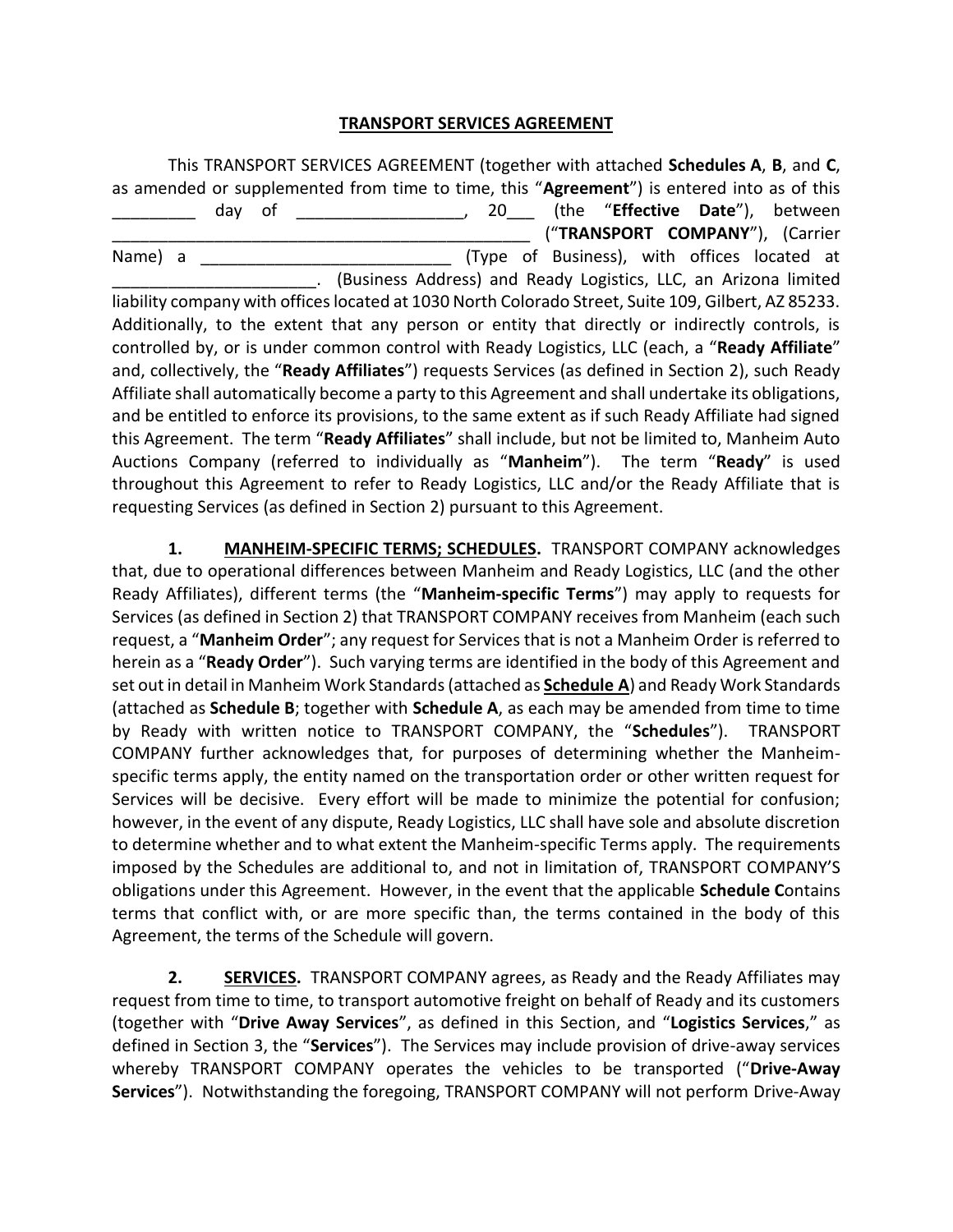Services unless expressly requested to do so by Ready in writing (including, but not limited to, in the applicable transportation order) with respect to the movement in question. If TRANSPORT COMPANY is providing Drive-Away Services, TRANSPORT COMPANY will provide an appropriate license plate and will ensure that its auto liability insurance covers the operation of vehicles being transported in this manner and otherwise complies with the terms of **Schedule C**. TRANSPORT COMPANY shall not allow any passengers in any vehicle being operated pursuant to this Agreement. TRANSPORT COMPANY agrees to perform the Services in a professional and timely manner and in accordance with this Agreement and all applicable United States federal, state, and local laws, regulations, ordinances and regulatory guidance, whether enacted before or after the Effective Date (collectively, "**Applicable Law**").

**3. LOGISTICS SERVICES.** TRANSPORT COMPANY may be requested or permitted to hire third-party carriers to transport vehicles pursuant to this Agreement ("**Logistics Services**"). The following terms apply to TRANSPORT COMPANY'S provision of Logistics Services:

a) With respect to Logistics Services provided under this Agreement in relation to transportation movements originating within the United States, TRANSPORT COMPANY will be licensed with the FMCSA as a property broker or freight forwarder at all times while performing Logistics Services pursuant to this Agreement.

b) With respect to Logistics Services provided under this Agreement in relation to transportation movements originating with Canada, TRANSPORT COMPANY will obtain and maintain all authorities, registrations, licenses, permits, and trust accounts required by the applicable provincial authority in order to perform Logistics Services pursuant to this Agreement.

c) Any contractor used by TRANSPORT COMPANY with respect to Logistics Services provided by TRANSPORT COMPANY will be authorized as a for-hire motor carrier and otherwise fully authorized in accordance with all applicable laws, rules and regulations to provide the transportation services in question.

d) With respect to Logistics Services provided by TRANSPORT COMPANY, TRANSPORT COMPANY will be liable to Ready and, if applicable, the applicable Ready customer, as if it moved the shipment, and shall continue to have the obligation to indemnify Ready as provided in this Agreement. TRANSPORT COMPANY agrees that it shall bear any and all costs incurred through its use of a third party to provide Services, provided that Ready may, in its sole discretion, choose to remit payment to the party actually performing the Services, which payment will relieve Ready of any obligation to pay TRANSPORT COMPANY with respect to such Services.

e) TRANSPORT COMPANY shall require that each contractor it retains to transport vehicles on behalf of Ready or a Ready customer pursuant to this Agreement ("**Contract Services**") agrees in writing: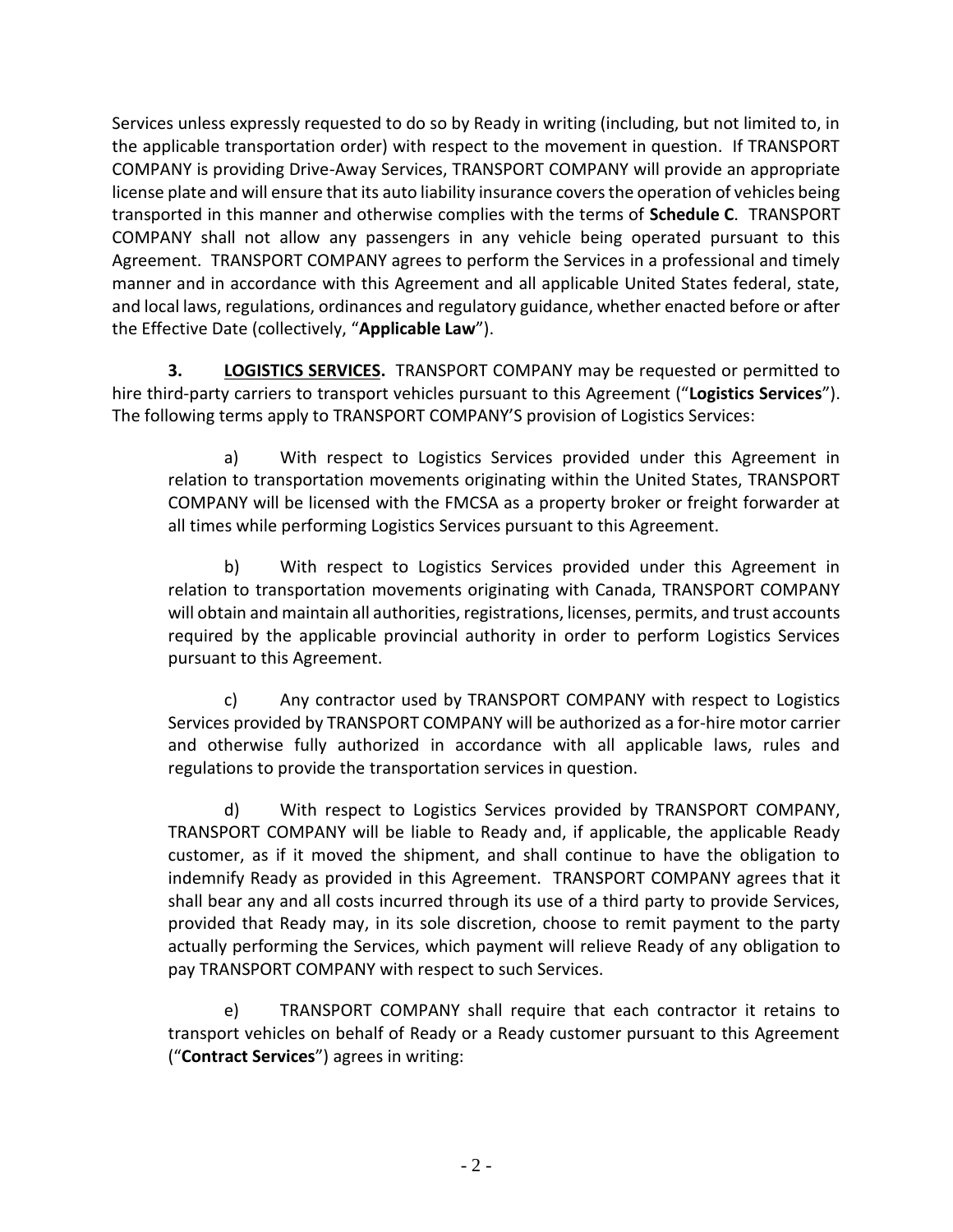i) That it has all licenses and permits required by applicable state, provincial, and federal law to perform the Contract Services as a for-hire motor carrier;

ii) That it does not have an unsatisfactory safety rating issued by the FMCSA or any state or provincial authority with jurisdiction over its operations;

iii) That that it will comply with all applicable federal, state, provincial, and local laws, and that it expressly waives any and all rights and remedies under Subtitle IV Part B of 49 U.S.C. (as allowed by § 14101) to the extent such rights and remedies conflict with the terms and conditions of its agreement with TRANSPORT COMPANY;

iv) That it is performing the Contract Services pursuant to contract and that in no event shall any provision in any tariff, service guide, bill of lading, delivery receipt, or other shipment documentation apply to the Contract Services;

v) That it shall comply with the obligations imposed in **Schedule A** (with respect to Manheim Orders), **Schedule B** (with respect to Ready Orders), and **Schedule C**;

vi) That it will, at its sole cost and expense: (i) furnish all equipment necessary to provide the Contract Services; (ii) pay all expenses related to the use or operation of such equipment; (iii) maintain the equipment in good repair, mechanical condition and appearance; (iv) utilize only competent, able, and legally licensed personnel; and (v) ensure that any individual who operates a vehicle as part of the Contract Services meets the standards set forth in this Agreement;

vii) That it shall have full and exclusive control over its personnel;

viii) That it shall provide the Contract Services as an independent contractor;

ix) That it shall assume sole responsibility for all Canada and U.S. federal, provincial, and state taxes, assessments, insurance (including, but not limited to, workers' compensation, unemployment compensation, disability, pension and social security insurance) and any other financial obligations arising out of the Contract Services;

x) That it shall accept liability for cargo loss and damage to the full extent provided in this Agreement; that, regardless of any Canada or U.S. federal, provincial, or state law limiting or allowing limitation of liability, no limitation of liability shall apply to any such shipment; and that it waives any right to salvage goods (as well as any right to claim entitlement offset salvage value);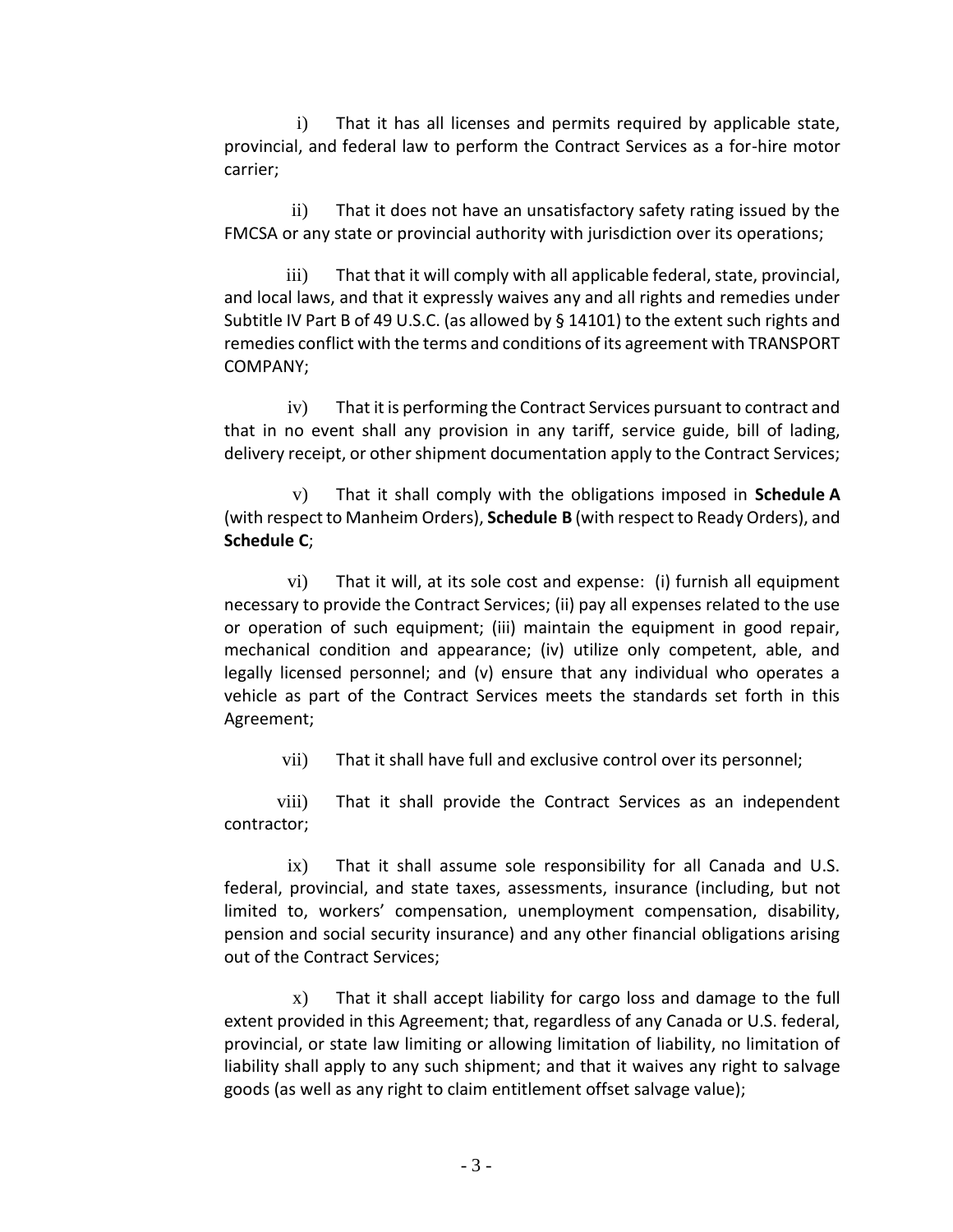xi) That it will take no action to assert or collect any charges from Ready or any Ready customer with respect to the Contract Services;

xii) That it shall be solely responsible for the manner of loading and securing cargo upon its equipment;

xiii) That it will defend, indemnify, and hold harmless TRANSPORT COMPANY from any and all claims, actions, losses, expenses, fines, fees, verdicts, judgments, or any other damages, obligations, or liabilities, including reasonable attorneys' fees, arising from its performance of, or failure to preform, the Contract Services;

xiv) That it will perform the Contract Services directly, under its own authority, using its own equipment and personnel, and that it shall not co-broker, trip lease, or otherwise subcontract the Contract Services; and

xv) That each and every driver used by it will meet all qualifications and requirements necessary to enter upon any auto auction facility operated by Manheim ("**Facility**") which may be communicated by the owner or operator of such Facility.

**4. NON-EXCLUSIVE; NO MINIMUM VOLUME.** It is understood and agreed between the parties hereto that this is a non-exclusive agreement and that TRANSPORT COMPANY shall be free to accept freight for transportation other than from Ready and the Ready Affiliates and that Ready and the Ready Affiliates shall be free to tender freight for transportation to companies other than TRANSPORT COMPANY. This Agreement does not obligate Ready or the Ready Affiliates to tender any minimum volume of cargo to TRANSPORT COMPANY.

**5. EQUIPMENT & PERSONNEL.** Except to the extent TRANSPORT COMPANY is providing Logistics Services in accordance with Section 3 of this Agreement, TRANSPORT COMPANY shall provide all equipment to be used in the performance of the Services, which equipment shall be maintained by TRANSPORT COMPANY in good order and condition and in accordance with Applicable Law and industry best practices. TRANSPORT COMPANY shall be solely responsible for the performance of the Services and all costs and expenses related thereto (except as specifically provided below with respect to expenses advanced on behalf of Ready or its customers), including, but not limited to, costs for license plates, insurance, fuel, fuel tax, and highway use tax, wages, etc. Without limiting TRANSPORT COMPANY'S obligations with respect to contractors under Section 3, TRANSPORT COMPANY shall be responsible for all acts and omissions of all individuals involved in providing the Services as if they were employees of TRANSPORT COMPANY regardless of the nature of their relationship to TRANSPORT COMPANY, and all such individuals shall be under the exclusive direction and control of TRANSPORT COMPANY at all times while performing the Services.

6. **DOCUMENTS, RECEIPTS, BILLS OF LADING.** TRANSPORT COMPANY agrees to provide evidence of pickup in the form designated by Ready indicating the quantity of vehicles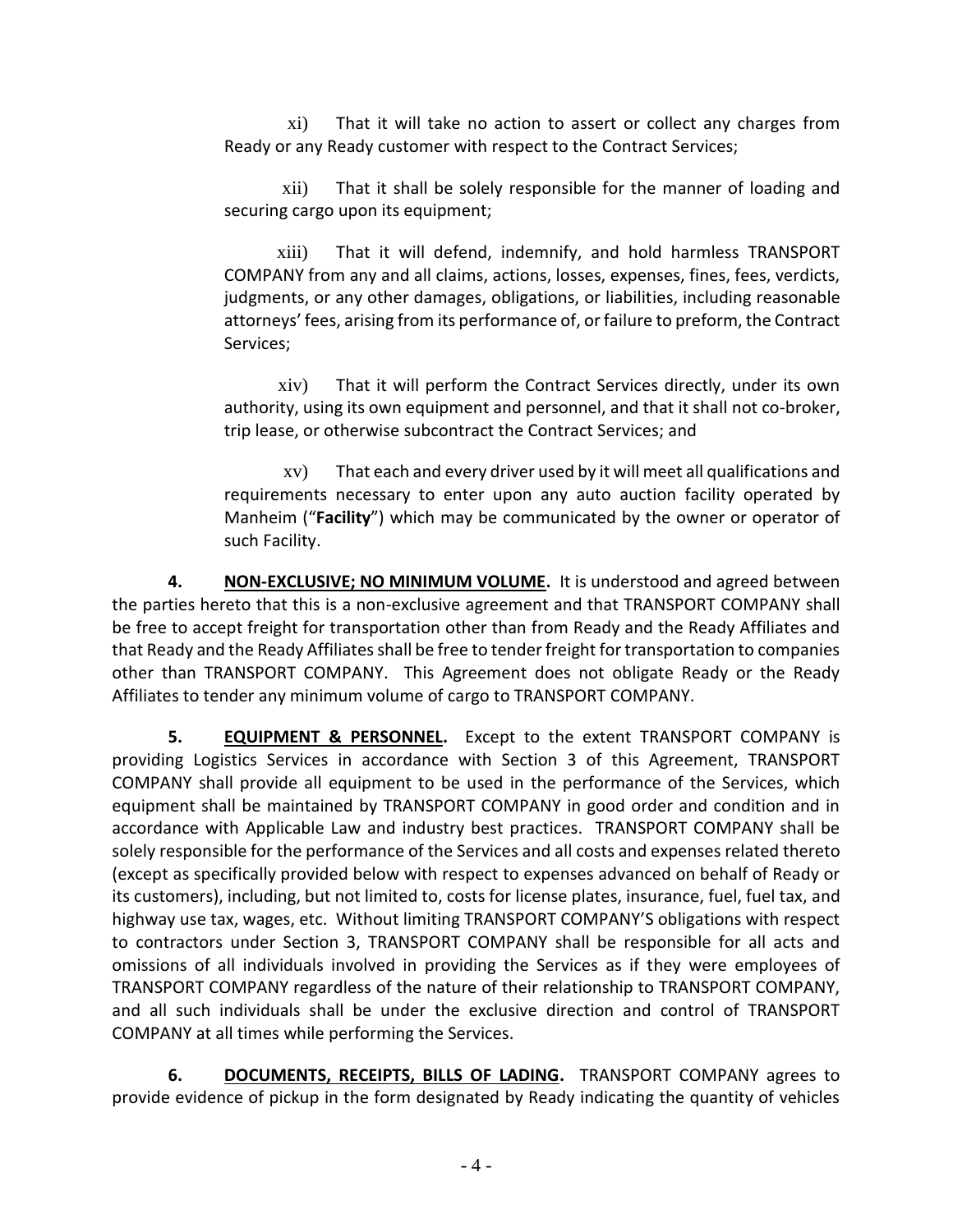picked up and a description of each vehicle, including its condition. The evidence of pickup must include the legible name and signature of a representative of the pickup location. TRANSPORT COMPANY further agrees to provide, within twenty-four (24) hours of delivery, evidence of delivery in the form designated by Ready, indicating the quantity of vehicles delivered and a description of each vehicle and its condition. Such evidence of delivery must be acknowledged by the recipient of the shipment and include the recipient's legible name and signature. The requirement of a legible name and signature on pickup and delivery documents applies regardless of whether the documents are in paper or electronic form. Any and all damage claims resulting from or involving incomplete condition reports or bills of lading (including, but not limited to, electronic versions of such documents) will be the sole responsibility of TRANSPORT COMPANY, and any loss or damage to a shipment with respect to which TRANSPORT COMPANY fails to obtain completed bills of lading or condition reports will be deemed to have occurred during transit by TRANSPORT COMPANY. Ready may, in its sole discretion, allow or require TRANSPORT COMPANY to provide required documentation (including bills of lading and vehicle condition reports) and otherwise communicate with Ready regarding the Services via the Ready Mobile App. In no event will any tariff, terms or conditions (including those on the bill of lading), service guide, or other documentation maintained or issued by TRANSPORT COMPANY apply to the Services, whether such Services are provided to Ready or its customer.

**7. TRANSPORT COMPANY REPRESENTATIONS AND WARRANTIES.** TRANSPORT COMPANY represents and warrants that: (a) it is a legal entity duly organized, validly existing and in good standing under the laws of the jurisdiction of its incorporation or formation and that it has obtained and shall maintain the power and authority to enter into this Agreement and perform the Services; (b) it is not a party to any agreement that would prohibit or restrict it from performing its obligations under Agreement, and it is not a party to any pending litigation, the resolution of which would be reasonably likely to adversely affect its ability to fully perform its obligations under this Agreement; (c) it does and will comply with all Applicable Law relating to the performance of the Services and all of its other obligations under this Agreement; (d) it is in the business of, and has the necessary knowledge and experience with respect to, the interstate and, if applicable, cross-border transportation of motor vehicles; (e) it possesses all licenses, permits, registrations, and authority required by Applicable Law to perform the Services; (f) it is licensed and in good standing with the Federal Motor Carrier Safety Administration ("**FMCSA**") as a for-hire motor carrier and will maintain such good standing during the Term (as defined below); (g) all personnel performing the Services, including drivers, are fully licensed and qualified to perform the Services in accordance with this Agreement and all Applicable Law; and (h) TRANSPORT COMPANY will not transport, store, or treat any illegal, hazardous or toxic substances or wastes to, from, or at the origin or destination points and will not otherwise cause any nuisance at any such location.

# **8. BILLING; FEES.**

a) Manheim Order. With respect to any Manheim Order, TRANSPORT COMPANY shall bill Manheim, and Manheim shall pay to TRANSPORT COMPANY agreedupon fees for the Services, in accordance with **Schedule A**.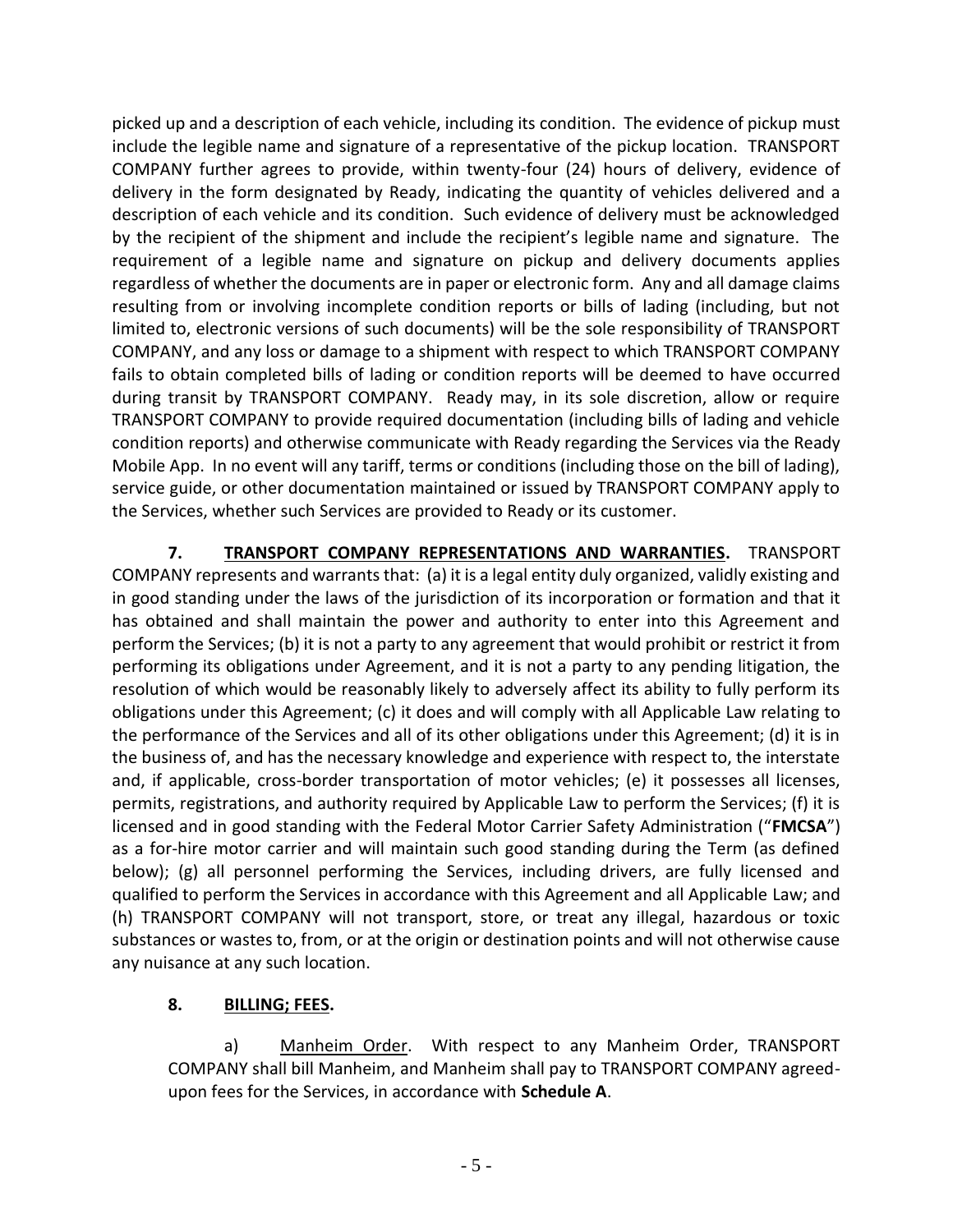b) Ready Order. With respect to any Ready Order, TRANSPORT COMPANY shall bill Ready, and Ready shall pay to TRANSPORT COMPANY agreed-upon fees for the Services, in accordance with **Schedule B**.

**9. EXPENSES ADVANCED ON READY'S BEHALF.** TRANSPORT COMPANY may invoice Ready for reasonable and documented out-of-pocket expenses incurred by TRANSPORT COMPANY on behalf of Ready or its customer in the course of providing the Services (e.g. storage fees); provided, however, that Ready shall have no obligation to reimburse TRANSPORT COMPANY for expenses incurred without Ready's express prior approval. Approval may be obtained in the manner set forth on **Schedule A**, with respect to Manheim Orders, or **Schedule B**, with respect to Ready Orders. Any amount Ready owes TRANSPORT COMPANY pursuant to this Section is subject to offset rights set forth in the applicable Schedule.

**10. TERM.** This Agreement shall commence on the Effective Date and shall continue in effect until terminated by either party in accordance with the terms of this Section (the "**Term**"). TRANSPORT COMPANY may terminate this Agreement at any time, with or without cause, by providing Ready thirty (30) days' prior written notice; provided however, that TRANSPORT COMPANY may not terminate this Agreement while TRANSPORT COMPANY or any of its agents, delegates or designees is in the process of transporting any cargo tendered for shipment by Ready Logistics, LLC, any Ready Affiliate, or any customer of Ready Logistics, LLC or any Ready Affiliate. Ready may terminate this Agreement at any time, with or without cause, by providing written notice to TRANSPORT COMPANY. Upon termination of this Agreement, TRANSPORT COMPANY shall, at its own expense, immediately remove all its employees, contractors, and equipment from all facilities operated by Ready Logistics, LLC or any Ready Affiliate.

**11. INSURANCE.** TRANSPORT COMPANY shall obtain and maintain in full force and effect, at all times during which it provides Services under this Agreement, all insurance required under any United States or Canada federal, provincial, state, or local law, including without limitation, the United States Department of Transportation, and shall also comply with the applicable requirements set forth on **Schedule C**. Ready may amend **Schedule C** from time to time by written notice to TRANSPORT COMPANY.

**12. GENERAL PROCEDURES.** In performing the Services, TRANSPORT COMPANY shall follow the procedures set forth in **Schedule A**, with respect to Manheim Orders, and **Schedule B**, with respect to Ready Orders. If TRANSPORT COMPANY fails to comply with such procedures, in addition to, and without in any way limiting, any other right or remedy of Ready or its customer, Ready may assess a non-compliance fee in an amount of up to \$100.00, which non-compliance fee is subject to offset by Ready as described in the applicable Schedule.

**13. RELATIONSHIP OF PARTIES.** All of the Services provided by TRANSPORT COMPANY shall be provided in its capacity as an independent contractor. In no event will the relationship of Ready and TRANSPORT COMPANY be deemed to be any other than that of independent contractors including, but not limited to, a relationship of joint venturers, employer/employee, principal/agent, or partners. In no event will any personnel used by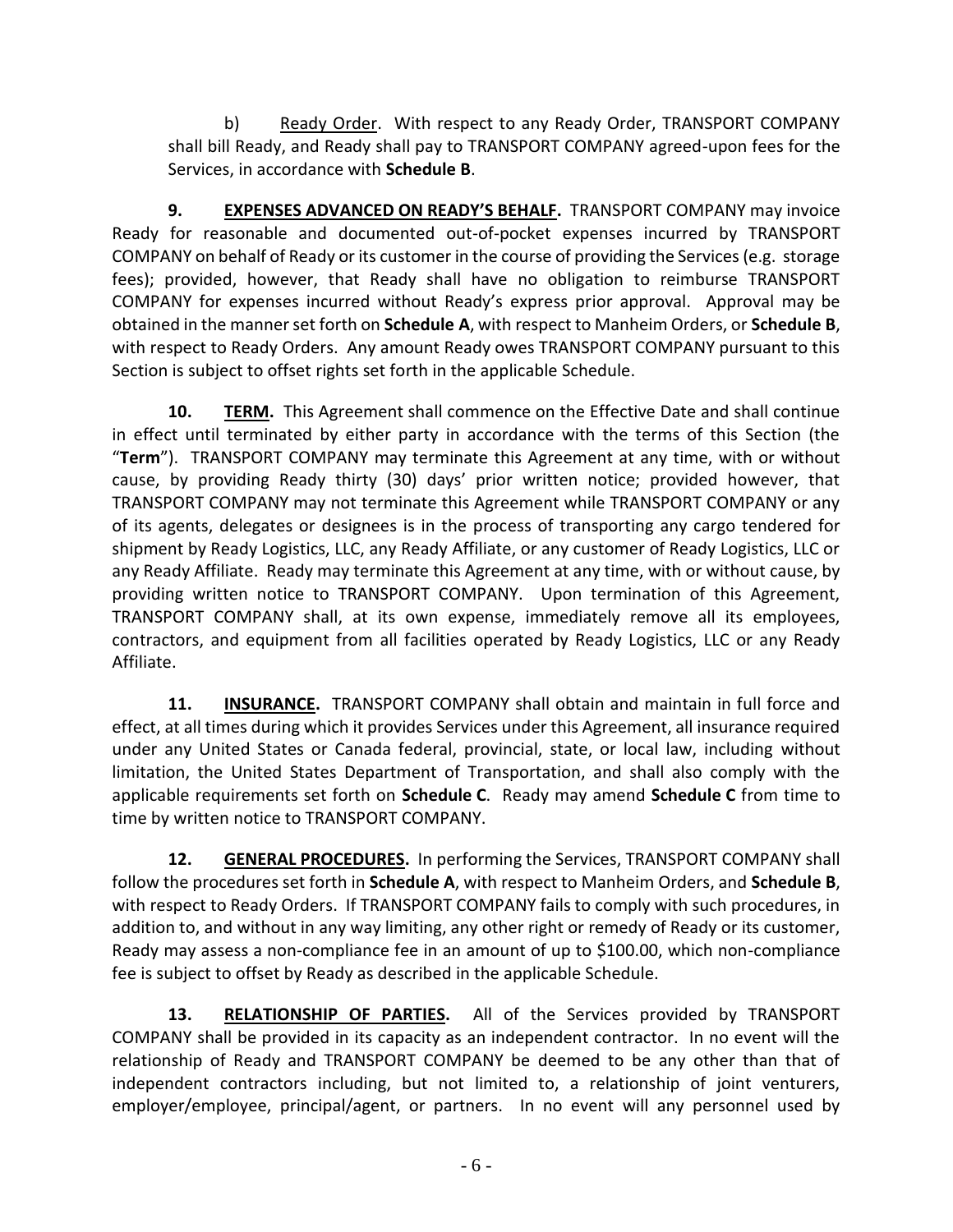TRANSPORT COMPANY in performance of the Services hereunder be deemed to be an employee of Ready Logistics, LLC or any Ready Affiliate, and TRANSPORT COMPANY agrees to defend, indemnify, and hold harmless Ready Logistics, LLC, the Ready Affiliates, and each of their respective officers, directors, agents, and employees from and against any and all claims arising from or related to any attempt by any personnel used by TRANSPORT COMPANY in the performance of the Services hereunder to seek employment status or any rights, benefits or protections afforded by such status, from Ready Logistics, LLC or any Ready Affiliate.

**14. CARGO LOSS AND DAMAGE.** TRANSPORT COMPANY hereby undertakes the full liabilities and obligations of a "carrier" under the Carmack Amendment (49 U.S.C. § 14706, as the same may be amended from time to time, the "**Carmack Amendment**"), with respect to any and all loss or damage to any cargo tendered by Ready or its customers pursuant to this Agreement, without regard to whether the Carmack Amendment would otherwise apply to TRANSPORT COMPANY. Such liabilities and obligations shall be in addition to, and not in limitation of, those set forth in this Agreement. TRANSPORT COMPANY hereby expressly waives any right to claim any exemption or exclusion from the Carmack Amendment with respect to any liability for loss or damage to any cargo tendered pursuant to this Agreement and expressly waives the provisions of the NMFTA Uniform Straight Bill of Lading, where applicable, to the extent that those provisions conflict with the Carmack Amendment. TRANSPORT COMPANY is responsible for the full value of any vehicle that Ready, in its sole discretion, determines to be: (a) non-repairable, (b) affected by structural damage of any kind or degree, or (c) lost, stolen, or otherwise unaccounted for and not recovered within seven (7) days. The amount of TRANSPORT COMPANY'S liability under this Section shall be determined by Ready in its sole discretion but shall not in any event exceed the applicable NADA Guides Clean Retail Value. No limitation of liability will apply to TRANSPORT COMPANY'S liability under this provision. All claims will be processed in accordance with 49 C.F.R. Part 370, except that TRANSPORT COMPANY will pay, deny or otherwise settle all claims within forty-five (45) days of the date of the claim. TRANSPORT COMPANY waives any right to salvage goods, as well as any right to claim entitlement offset salvage value.

**15. INDEMNITY.** TRANSPORT COMPANY shall indemnify, defend and hold Ready, its customers, suppliers (including, but not limited to, vehicle auctions) and each of their officers, directors, employees, contractors, and agents harmless for, from and against any and all claims, damages, losses, fines, costs (including attorney fees), and liabilities of any kind ("**Claims**"), including, without limitation, Claims arising out of: (a) the acts or omissions of TRANSPORT COMPANY; (b) the breach of this Agreement or any Applicable Law by TRANSPORT COMPANY; (c) Claims related to employment benefits brought by individuals used by TRANSPORT COMPANY in the provision of services hereunder; and (d) other Claims arising out of the performance of Services or the failure to perform Services under this Agreement, except to the extent such Claims are directly and proximately caused by the negligence or intentional misconduct of the party seeking defense or indemnity. As used in this Section, the term "TRANSPORT COMPANY" shall mean TRANSPORT COMPANY and its officers, directors, members, employees, independent contractors, service providers, and subcontractors (including their employees and independent contractors), agents, successors, and assigns. As used in this Section, the term "Ready" shall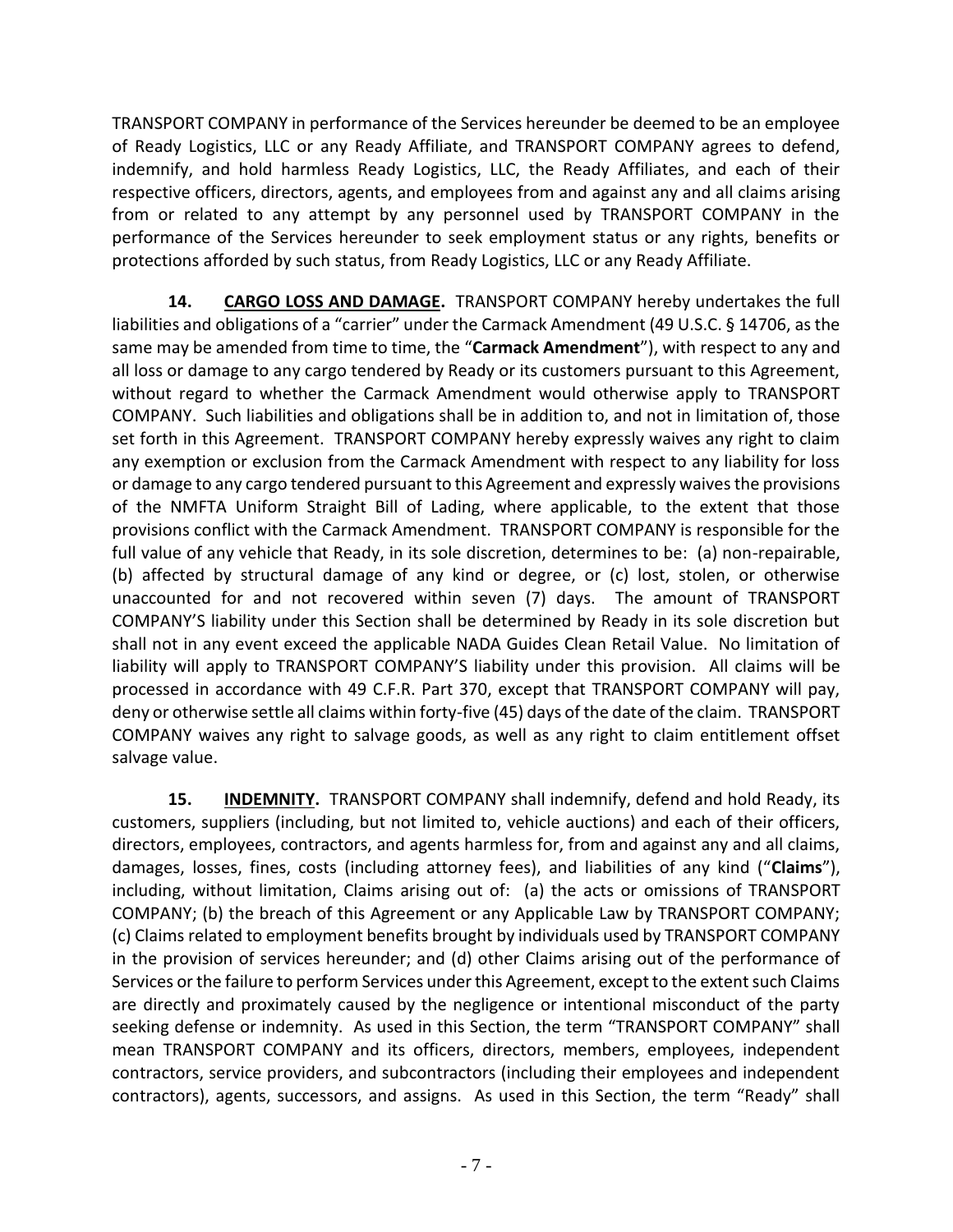mean Ready Logistics, LLC and the Ready Affiliates and their respective customers, officers, directors, members, employees, independent contractors, subcontractors, agents, successors, and assigns. All entities and individuals entitled to defense or indemnity under this provision shall be third-party beneficiaries of this provision.

**16. NON-SOLICITATION OF READY CUSTOMERS.** TRANSPORT COMPANY shall not, during the Term and for a period of twelve (12) months thereafter, solicit or accept automotive freight transportation business, directly or indirectly, from any shipper, consignor, consignee or customer of Ready for which Ready orders Services from TRANSPORT COMPANY under this Agreement, unless TRANSPORT COMPANY previously performed automotive freight transportation services for such party prior to the Effective Date. In the event of a breach of this Section by TRANSPORT COMPANY, Ready shall be entitled to injunctive relief prohibiting such breach and, in addition, as liquidated damages and not as a penalty, a sum equal to twenty percent (20%) of the gross revenue resulting from transportation services provided to such customer in violation of this Section. TRANSPORT COMPANY agrees to provide any and all documentation requested by Ready to verify such revenue.

**17. RECORDKEEPING; AUDIT.** TRANSPORT COMPANY agrees to retain a signed copy of this Agreement during the Term and for a minimum of three (3) years thereafter ("**Retention Period**"). TRANSPORT COMPANY also agrees to maintain, at all times during the Retention Period, accurate and complete books and records pertaining to the Services performed, including copies of all required screenings and background checks, which books and records shall be available to Ready and subject to examination upon Ready's requeSt. TRANSPORT COMPANY acknowledges and consents to audits, due diligence, information requests, site visits, and investigative activity by Ready and/or its agent or designee, with or without notice to TRANSPORT COMPANY, related to TRANSPORT COMPANY's compliance with the terms of this Agreement, financial condition and compliance with applicable laws, both during the on-boarding stage and from time to time thereafter as Ready reasonably determines prudent. TRANSPORT COMPANY agrees to cooperate, and to cause its employees, contractors, and representatives to cooperate, in connection with any audit, site visit, or request for information by Ready or its agent or designee. The costs of any such activity will be borne by Ready (to the extent Ready incurs any out of pocket expenses in connection with the activity audit) unless the activity reveals that TRANSPORT COMPANY has (a) overcharged Ready by an amount that exceeds five percent (5%) of the amount that TRANSPORT COMPANY was entitled to bill Ready in connection with any Services engagement, or (b) failed to comply in all material respects with the Agreement, in which case the expenses of such audit will be borne by TRANSPORT COMPANY. TRANSPORT COMPANY shall pay to Ready all amounts necessary to correct any incidence of overcharging discovered by Ready pursuant to this Section within thirty (30) days of receiving notification from Ready.

# **18. BACKGROUND SCREENING.**

a) Before allowing any individual to transport or operate any vehicle as part of the Services, TRANSPORT COMPANY shall ensure that such individual (each, a "**Driver**") is screened and qualified in accordance with industry best practices and Applicable Law,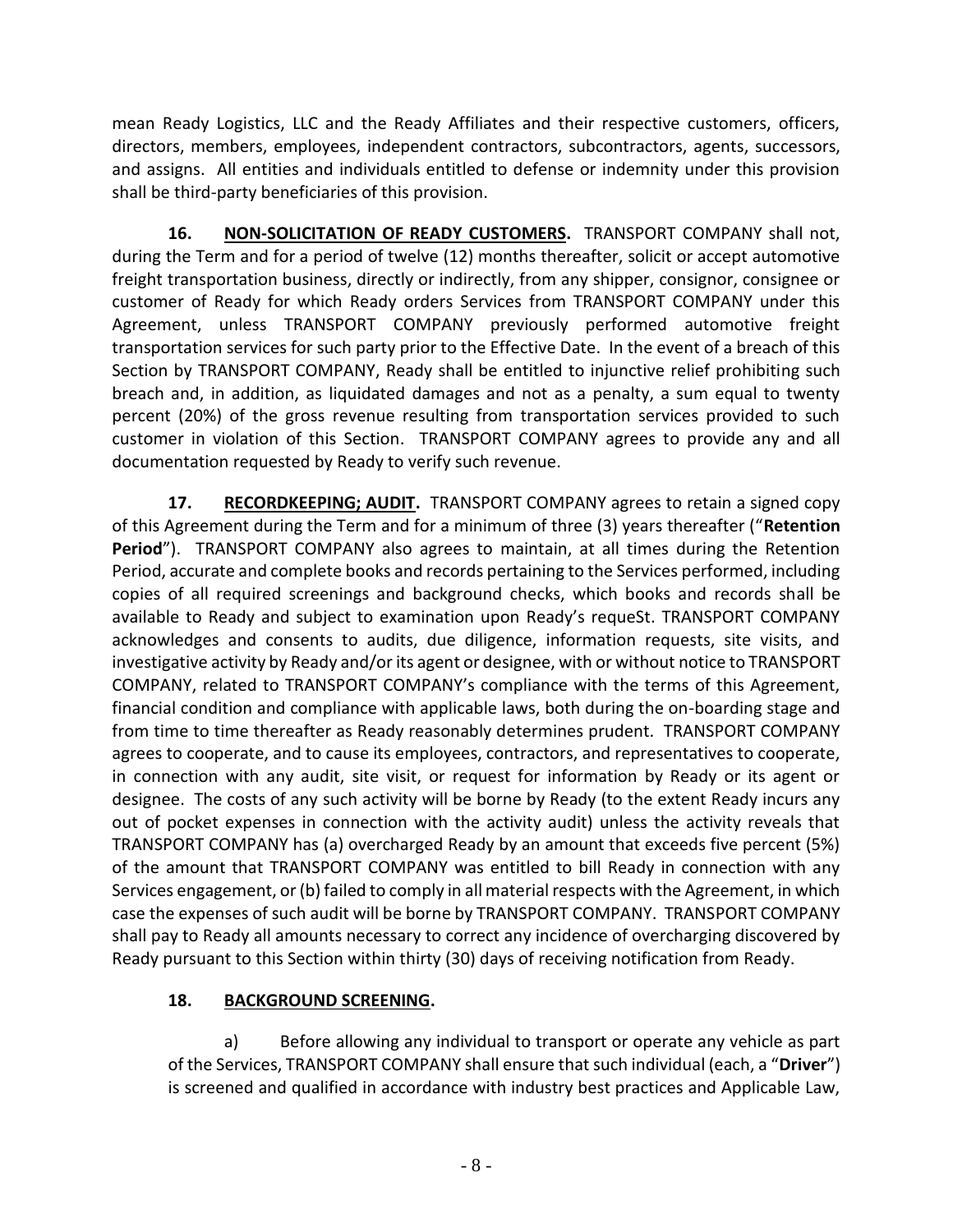including, without limitation, all applicable FMCSA and U.S. Department of Transportation regulations and any other U.S. or Canada federal, provincial, or state Laws related to the provision of the Services. In addition, TRANSPORT COMPANY shall, prior to allowing any Driver to transport any vehicle as part of the Services, conduct: (i) a driving record check with the appropriate licensing authority in each jurisdiction where the Driver holds or has held a driver's license or motor vehicle operator's license permit during the preceding three (3) years, including the confirmation of a valid commercial driver's license, (ii) an investigation of the Driver's safety performance history during the preceding three (3) years, including any Accidents as defined by 49 CFR § 390.5 or any applicable provincial law, (iii) a social security number or social insurance number verification check, as applicable, (iv) a criminal history check, and (v) an OFAC check. TRANSPORT COMPANY will also verify the identity and ongoing work authority of each of its employees and each Driver as required by United States and Canada immigration laws, as appropriate.

b) TRANSPORT COMPANY shall ensure that each Driver's accident record and any evidence that the Driver has violated any Laws governing the operation of motor vehicles is considered in its selection of Drivers, and that great weight is given to violations, such as speeding, reckless driving, or operating while under the influence of alcohol or drugs or any such other violations that indicate that the Driver has exhibited a disregard for the safety of the public. Except as otherwise prohibited by law, TRANSPORT COMPANY shall ensure that no individual is assigned to transport vehicles hereunder if the criminal background check reveals:

i) a discrepancy in the individual's social security number or address;

ii) that such individual was charged with, plead guilty or no contest to, or forfeited bond or other collateral upon any felony (U.S.) or indictable offense (Canada);

iii) that such individual has, in the three (3) year period preceding the date of the applicable assignment, been convicted of or plead guilty or no contest to, or forfeited bond or collateral upon any charge of any of the following, whether or not a felony:

A. Driving under the influence of drugs or alcohol, as prescribed by any Law, or having an alcohol concentration of 0.04 or greater while operating a motor vehicle;

- B. Illegal possession and/or distribution of drugs;
- C. A felony involving the use of a motor vehicle;
- D. Reckless, careless, dangerous, or negligent driving; or
- E. Failing a drug test.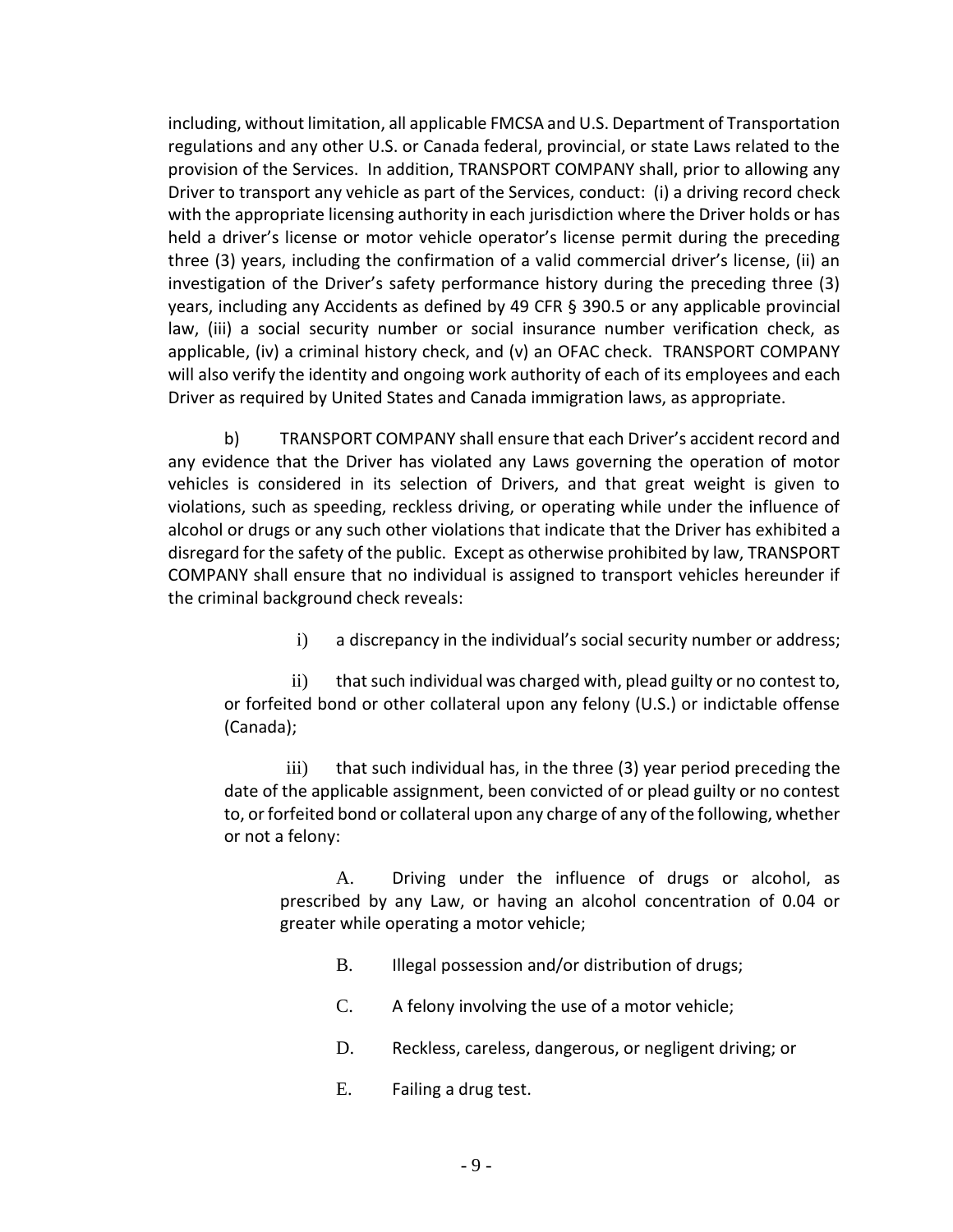c) TRANSPORT COMPANY further agrees: (i) to conduct and review with respect to each Driver, at least every twenty-four (24) months, a seven (7) year criminal background and OFAC check and (ii) to check the motor vehicle report of each Driver at least annually to ensure that the driver remains eligible to perform Services in accordance with this Agreement and any standards that TRANSPORT COMPANY imposes on its driver personnel.

**19. BROKERING PROHIBITION.** Except for Logistics Services provided in accordance with Section 3, TRANSPORT COMPANY agrees: (1) that the Services provided pursuant to this Agreement shall be performed solely using equipment operating pursuant to TRANSPORT COMPANY'S for-hire motor carrier operating authorities; and (2) that TRANSPORT COMPANY will not broker or subcontract shipments tendered by Ready to any third-party without first obtaining express prior written consent from Ready for each shipment. If TRANSPORT COMPANY subcontracts any portion of the Services to any third-party, regardless of whether it reserved authorization to do so and without limiting any other remedy of Ready, Ready may, in its sole discretion, choose to remit payment to the party actually performing the Services, which payment will relieve Ready of any obligation to pay TRANSPORT COMPANY with respect to such Services.

**20. SEVERABILITY.** In the event that any portion of this Agreement is held to be unenforceable by a court of competent jurisdiction, the parties agree that such portion shall be severable and that the remaining provisions of this Agreement shall continue in force and effect.

**21. ASSIGNMENT OF AGREEMENT.** TRANSPORT COMPANY may not assign its obligations under this agreement in whole or in part without the prior written consent of Ready, and any attempted assignment in violation of this provision shall be without force or effect. Ready may assign its rights and obligations under this Agreement in whole or in part at any time without restriction. This Agreement may not be modified except in writing signed by both parties.

**22. GOVERNANCE.** This Agreement shall be governed by the laws of the State of Arizona and applicable federal laws without regard to provisions respecting conflicts of laws or choice of venue. Any action or claims brought under this Agreement shall be brought and maintained exclusively in the courts of appropriate jurisdiction serving Maricopa County, Arizona, and the parties hereby consent to the jurisdiction of such courts and waive any challenge to jurisdiction of or venue in such courts. The parties hereby waive any and all rights and remedies provided by Part B for Subtitle IV of Title 49 to the U.S. Code to the extent any such rights and remedies conflict with this Agreement.

**23. FINAL AND COMPLETE AGREEMENT.** This Agreement constitutes the final and complete agreement between the parties relating to the transportation of automotive freight by TRANSPORT COMPANY for Ready and its customers and supersedes all prior negotiations, discussions and agreements, oral or written, relating thereto. Ready's failure to enforce or insist upon any right or remedy under this Agreement, or any obligation of TRANSPORT COMPANY (including, but not limited to, any of TRANSPORT COMPANY's obligations with respect to required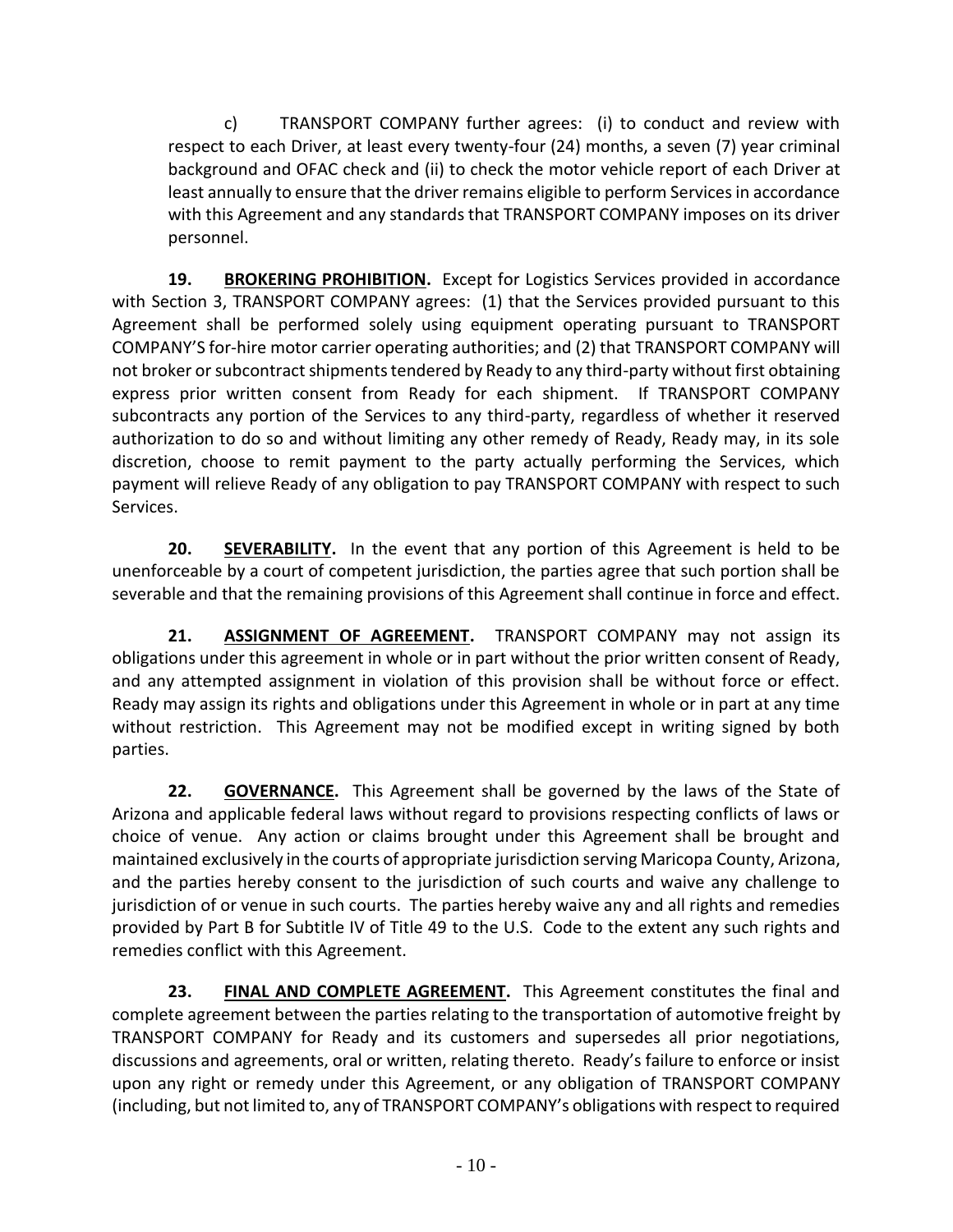insurance coverages), shall not be deemed a waiver of Ready's right to enforce such rights and remedies or TRANSPORT COMPANY'S obligation.

**24. ATTORNEY'S FEES.** In the event of a breach of this Agreement by either party, the breaching party shall pay all attorney's fees and court costs incurred by the non-breaching party with respect to such breach whether or not suit is instituted.

[SIGNATURES APPEAR ON FOLLOWING PAGE]

IN WITNESS WHEREOF, the parties have executed this Agreement as of the date set forth above.

> **READY LOGISTICS, LLC**, an Arizona Limited Liability Company, on behalf of itself and its Affiliates:

By:

Name: Title:

## [**TRANSPORT COMPANY**]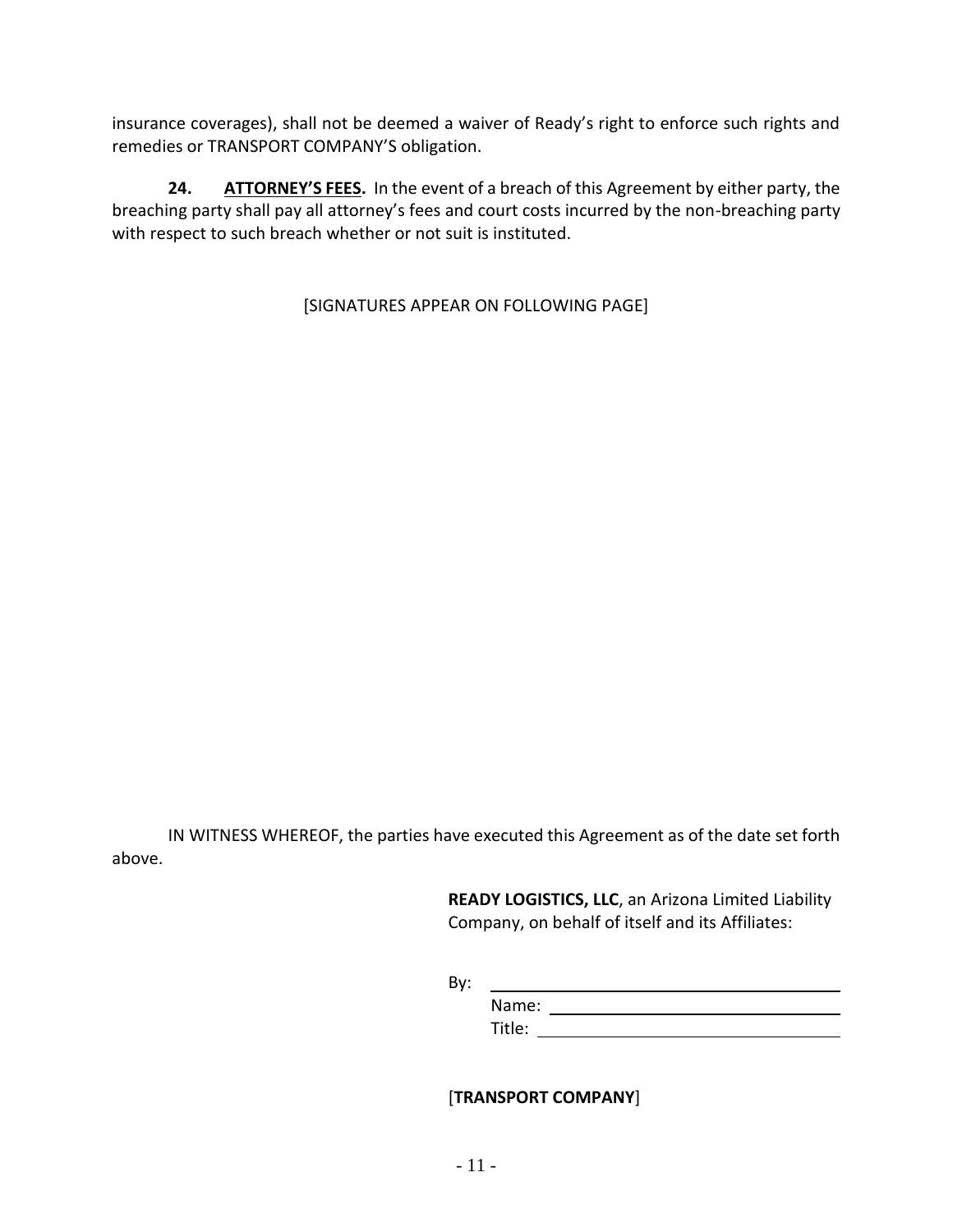By:

| Name:  |  |
|--------|--|
| Title: |  |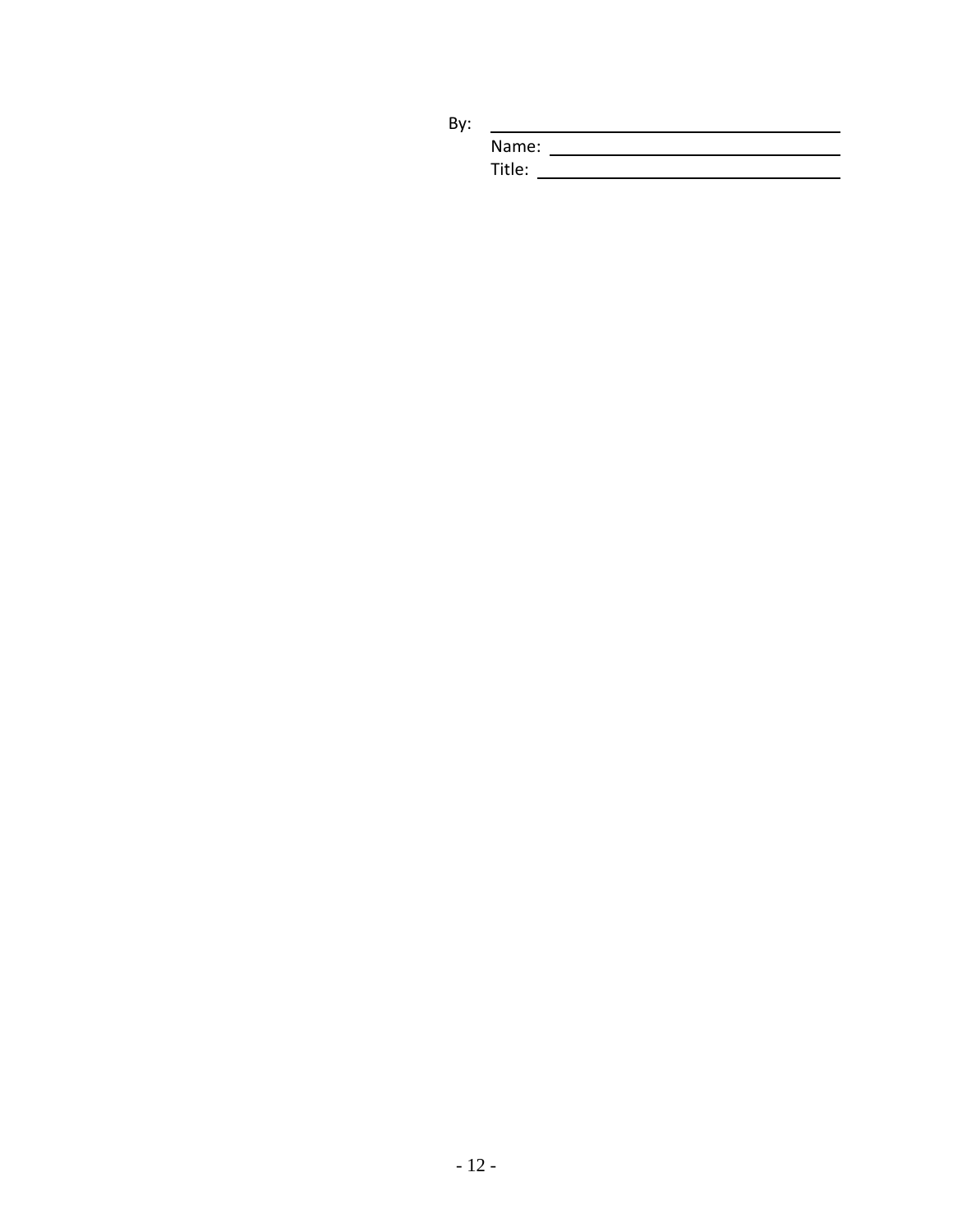### **SCHEDULE A**

#### **MANHEIM WORK STANDARDS**

#### **A. INVOICING; PAYMENTS.**

1. Prior to TRANSPORT COMPANY'S provision of any Services, TRANSPORT COMPANY and the applicable Facility shall agree upon the fees for such Services. No later than twenty-four (24) Hours from completion of the applicable Services, TRANSPORT COMPANY will submit to Manheim electronic invoices for such Services via Manheim's third party electronic invoicing provider, which provider may be updated from time to time. Electronic invoices provided to Manheim shall contain at a minimum the following information: (i) TRANSPORT COMPANY name; (ii) remittance address; (iii) invoice date; (iv) invoice amount; (v) invoice number; (vi) tax amount (if applicable); (vii) VIN; (viii) Op/Ion status; (ix) "ship to" address; and (x) "ship from" address.

2. In the event TRANSPORT COMPANY advances expenses on Manheim's behalf for which it seeks reimbursement pursuant to Section 9 of the Agreement, TRANSPORT COMPANY may submit invoices for such charges either (i) pursuant to the electronic invoice procedures set forth above or (ii) separately to the receiving Facility via a paper invoice. All advanced charges submitted in either manner must be preapproved by Manheim and all invoices for such advanced charges must be accompanied by receipt from payee and invoiced within twenty-four (24) hours following delivery of the transported unit. Reimbursement of advanced charges invoiced directly to the receiving Facility is not governed by the payment terms outlined in this **Schedule A**, and is separate from the regular electronic invoicing process associated with fees for the Services, provided however that Manheim will maintain the right of setoff specified in the Agreement.

3. Manheim shall pay, via ACH or other payment method common in the transportation industry, all complete and undisputed amounts set forth in each TRANSPORT COMPANY electronic invoice in full within forty-five (45) days from the date of Manheim's receipt of the invoice; provided, however, any complete and undisputed invoice submitted via Manheim's third party electronic invoicing provider by a TRANSPORT COMPANY that has completed the Manheim Transporter Registry Process will be paid in full by Manheim within thirty (30) days from the date of Manheim's receipt of the invoice. In the event TRANSPORT COMPANY notifies Manheim in writing that TRANSPORT COMPANY elects the express payment term option described below, Manheim shall pay the complete and undisputed amounts set forth in each TRANSPORT COMPANY electronic invoice in full within ten (10) days from the date of Manheim's receipt of the invoice, provided that TRANSPORT COMPANY agrees and acknowledges that, in recognition of such early payment, the amount paid under the invoice shall be reduced by five percent (5%) of the total invoiced amount. Manheim may withhold any payment of any invoice in whole or in part to protect itself from (i) Services not performed in accordance with the terms of this Agreement; (ii) claims or potential claims (including,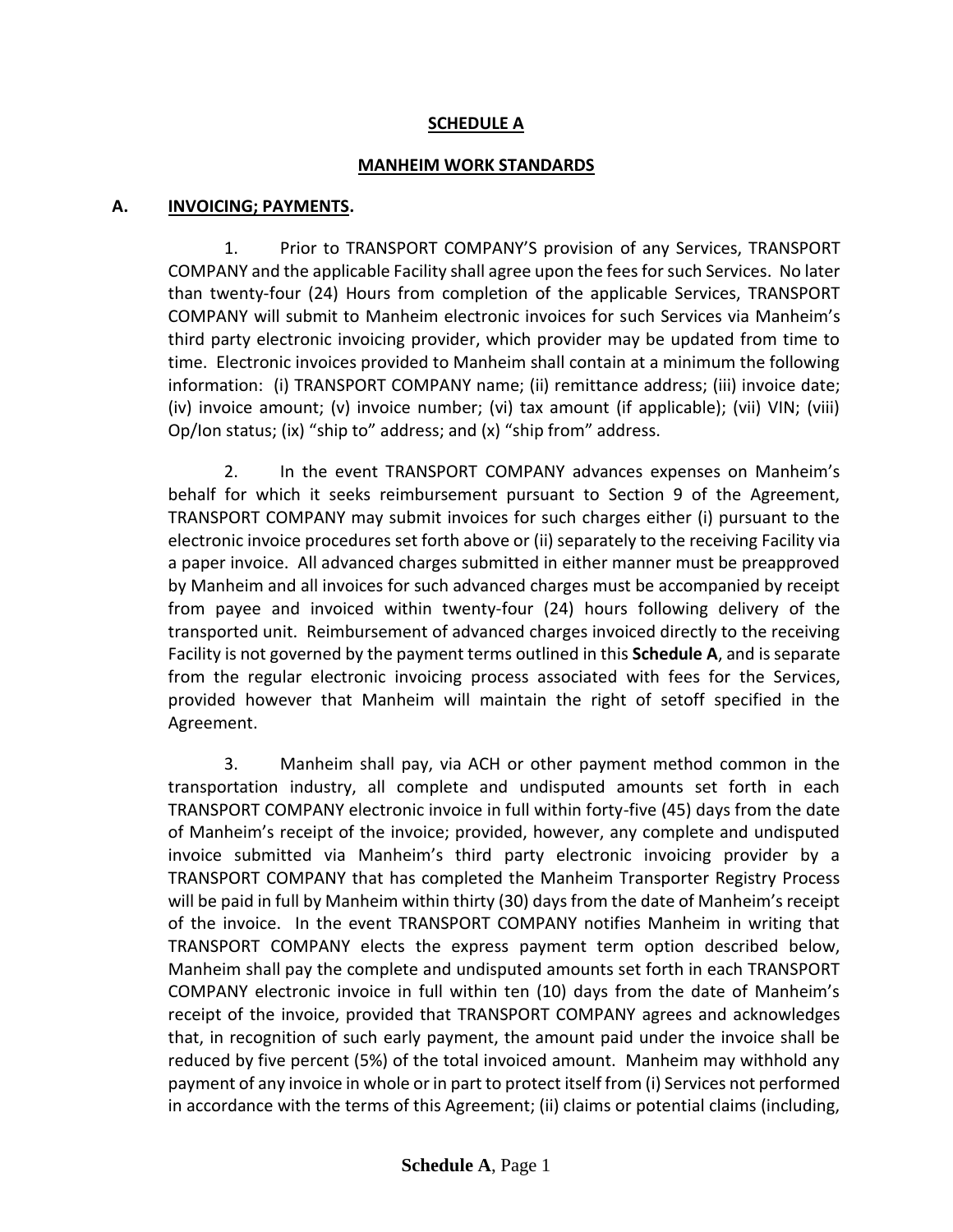but not limited to, cargo loss and damage) arising from or related to TRANSPORT COMPANY's performance of the Services; or (iii) fraud, overbilling or overpayment discovered upon audit. Additionally, in the event any amounts are payable to Manheim by TRANSPORT COMPANY due to damages caused by TRANSPORT COMPANY in connection with its provision of any Services previously performed (including damages under Section 9 below), Manheim may offset such amounts against any fees payable to TRANSPORT COMPANY hereunder. Manheim shall provide TRANSPORT COMPANY with notice as to the reason or reasons that any payment due under this Agreement is withheld by Manheim. TRANSPORT COMPANY hereby expressly waives its right to any lien on cargo transported pursuant to this Agreement under any Law. Except to the extent Manheim instructs TRANSPORT COMPANY to invoice Manheim directly for specific categories of Services ordered by Manheim Customers, including Services ordered by a specified Manheim Customer, the provisions of this Section will not apply to Services ordered directly by Manheim Customers. It is the intention of the parties that Manheim's Customers will be responsible for payment of TRANSPORT COMPANY with respect to such Services.

## **B. DOCUMENTATION; GENERAL PROCEDURES.**

1. TRANSPORT COMPANY must schedule a convenient time during normal dealership, repo yard or other origin business hours. Failure to schedule an appointment may result in inability to pick up unit. Manheim will not incur any dry run fees as a result of failing to make an appointment.

2. TRANSPORT COMPANY must assure appropriate equipment is used for pick up.

3. TRANSPORT COMPANY must verify that the VIN on the consignment paperwork matches the VIN on the vehicle. Any discrepancies must be reported to the ordering Facility prior to pick up.

4. TRANSPORT COMPANY shall not, under any circumstances aside from loading and unloading, drive any vehicle consigned to them unless given specific approval from Manheim. Driving vehicles without authorization will result in non-payment of carriage as well as any additional Manheim Customer imposed penalties (including, but not limited to, additional mileage charges).

5. Any vehicle verified as operable but found to be inoperable must have inoperable rate fees approved by the ordering Facility prior to pick up at origin.

6. Any vehicle verified as having no fees but found to have fees must have said fees approved by the ordering Manheim Facility prior to pick up at origin.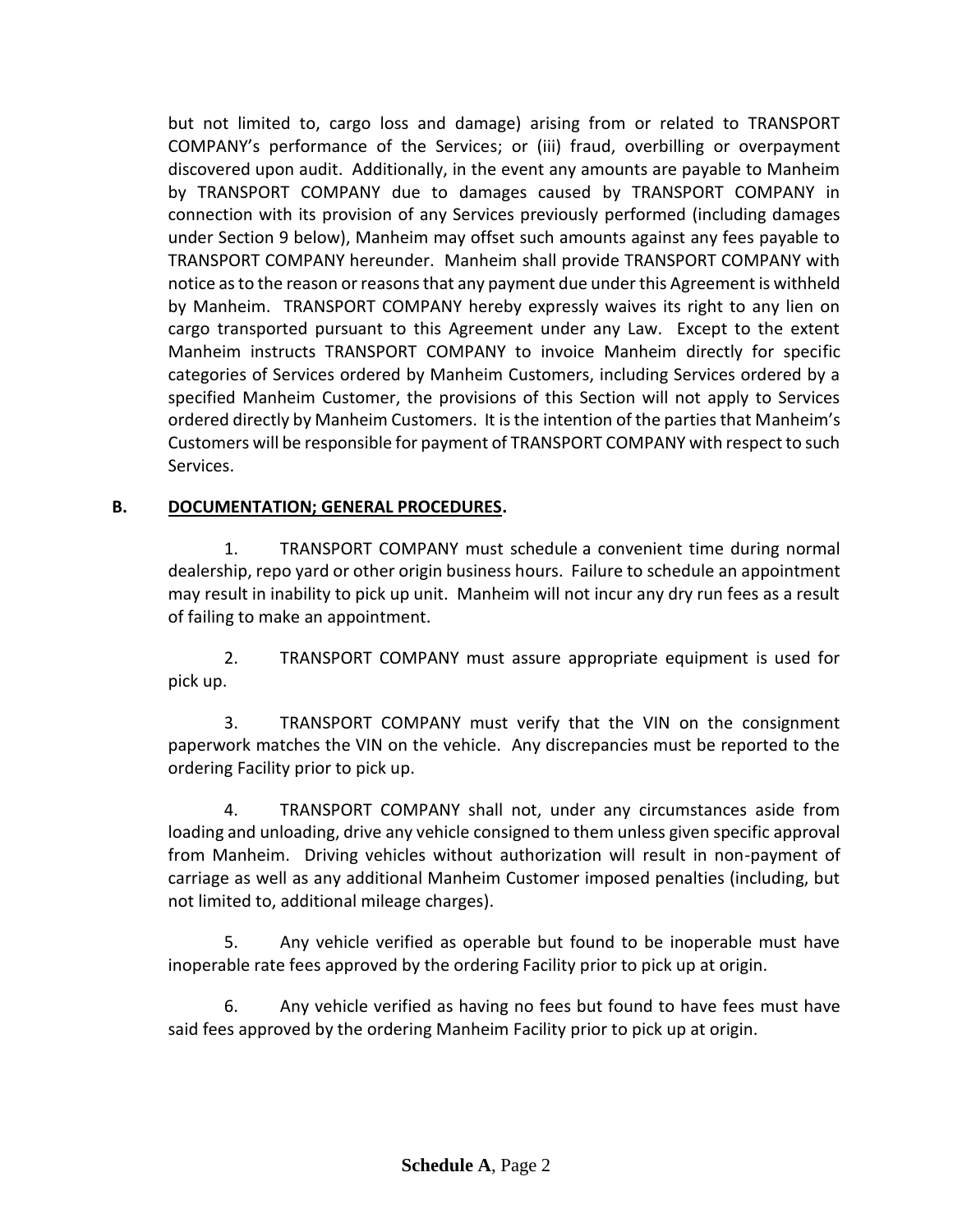7. Storage accrued as a result of TRANSPORT COMPANY delay is the sole responsibility of TRANSPORT COMPANY. Failure to pay said storage may result in deduction from payment.

8. TRANSPORT COMPANY will complete a detailed condition report, including odometer reading, for all vehicles consigned. The condition report must be signed by the origin at the time of pick up with the origin retaining one copy and one copy to be delivered to the ordering Facility. Failure to comply may result in TRANSPORT COMPANY assuming full responsibility for all damages and missing items.

9. A copy of this signed condition report must be left at the ordering Facility upon delivery.

10. TRANSPORT COMPANY will deliver all vehicles consigned to the appropriate destination as noted on the pickup notice.

11. TRANSPORT COMPANY must acquire a Manheim date stamp and signature evidencing delivery. The BOL/POD must include the VIN and Op/InOp status of the vehicle. TRANSPORT COMPANY shall retain a copy of this document as proof of delivery (POD). A signed POD must be turned in (or otherwise provided, as directed by the ordering Facility) at the time of vehicle delivery.

12. TRANSPORT COMPANY agrees to abide by scheduled pickup and delivery times. Any delay must be reported to the ordering Facility when the delay is identified.

13. TRANSPORT COMPANY will be responsible for loading and unloading all shipments.

14. TRANSPORT COMPANY shall not pick up a vehicle and hold (i.e., to build loads) prior to delivery to Manheim. Load Building/Scheduling should occur prior to pickup.

15. TRANSPORT COMPANY shall not pick up any vehicle before the Manheim Customer specified available date if specified.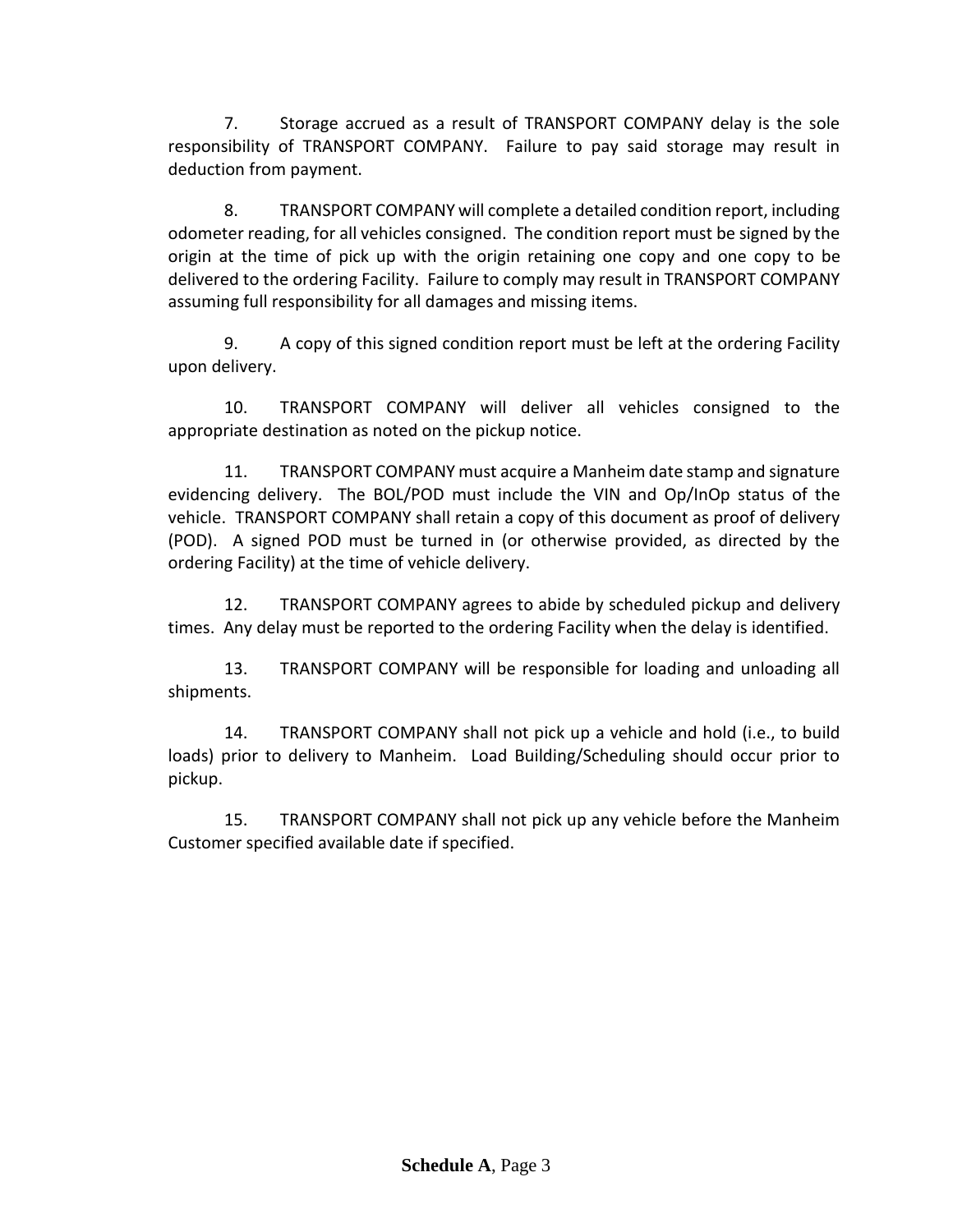### **SCHEDULE B**

#### **READY WORK STANDARDS**

#### **A. GENERAL PROCEDURES.**

**If any of these procedures are not followed, it may leave TRANSPORT COMPANY (also referred to in this Schedule as "you" or "your") exposed to damage liabilities to Ready (also referred to in this Schedule as "we" or "us") and may result in delay of your payment.**

- 1. Conduct a thorough inspection / Bill of Lading and NOTE ANY DAMAGE ON A CONDITION REPORT, whether in electronic or paper format.
- 2. When faxing your paperwork, you must send an invoice and a separate Bill of Lading with a graphic condition report. The Bill of Lading needs to show a diagram of each vehicle where the driver noted the specific condition and all pre-existing damage.
- 3. Your Bill of Lading must have a pickup signature and drop-off signature with a legibly printed name of the person signing.
- 4. You must list the VIN on your Bill of Lading to confirm that you moved the correct vehicle. Verify VIN's; if you move the wrong vehicle you MAY NOT get paid and might be responsible to return the wrong vehicle at your own expense. You must provide the VIN numbers of the vehicles you are moving to receive payment.
- 5. You must fax invoice within 48 hours of delivery.

If you are picking up from an auction or any other pickup location that refuses to sign your Bill of Lading you must:

- 1. If pick-up location is an auction, NOTE ALL DAMAGES ON GATE PASS & TURN IT IN TO GATE GUARD
- 2. Fax us your condition report from the auction or a location in close proximity to the pick-up location or otherwise electronically/transmit it to Ready to prove the condition of the vehicle at origin. IF THIS CONDITION REPORT IS NOT RECEIVED, you will be held liable for any damages not on the auction's post-sale inspection. The fax can be sent to 480-558-4384.
- 3. If you cannot fax the condition report, call us or leave us a message noting the specific damages and we will make notes in our system. **We can be reached at 480-558-3202 option 2 OR on our Emergency Line at 480-316-2376.**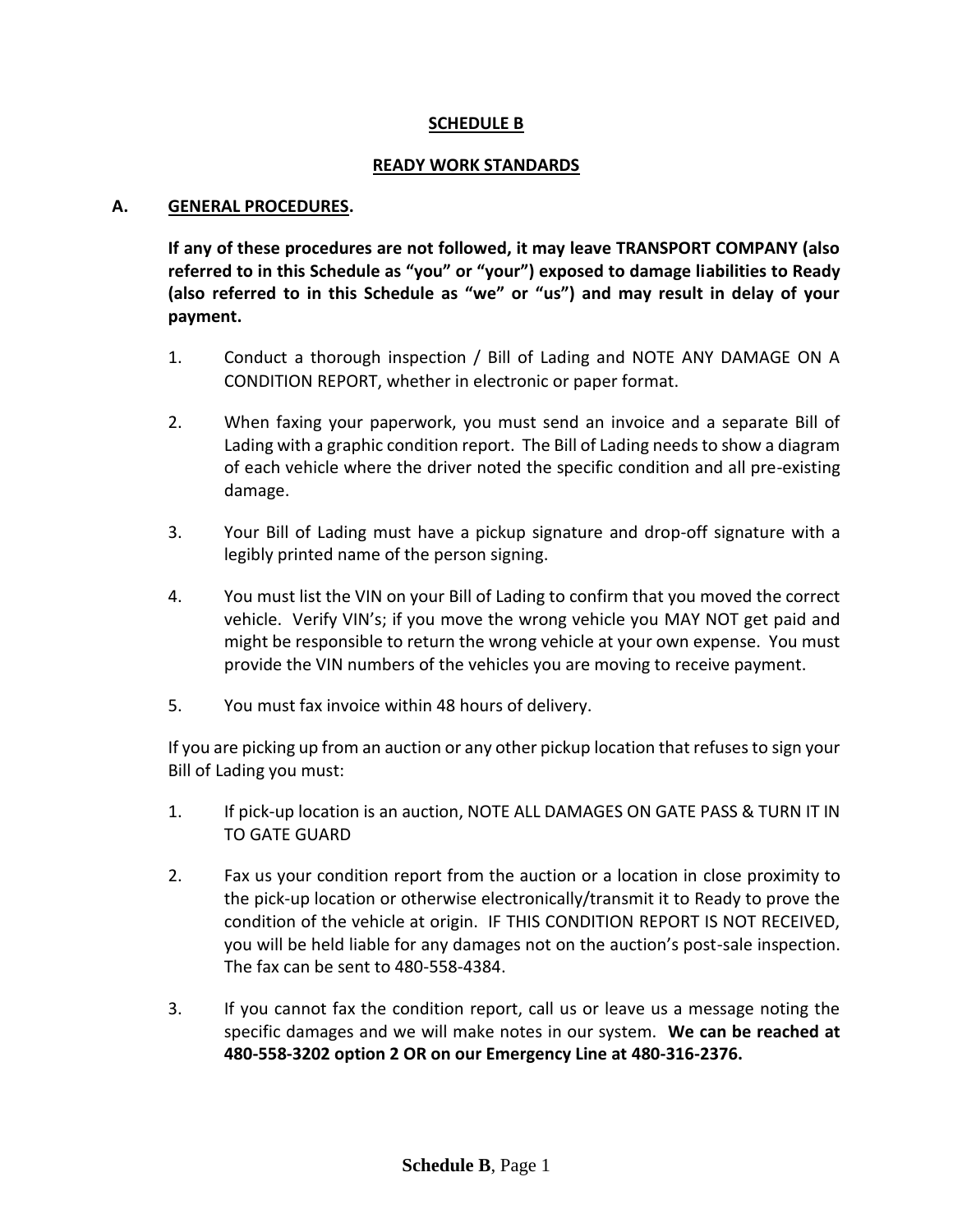*Note: It is not sufficient to only write the damages on the gate pass and leave it at the guard shack; not all of the auctions save the gate passes and without that you have no documentation that proves the condition of the vehicle at origin. Damage must be written on your Bill of Lading as well.*

In order to be paid in full you are required to do the following (Please take note that you have signed the Ready Transport Services Agreement which subjects you to the penalties and fines outlined for neglecting to do any of the following):

## **ALL CARS**

- 1. You must call ahead for both pick-up and delivery to make arrangements. Please make a note of who you spoke with. See the transport order notes for any load specific instructions.
- 2. You must notify Ready if your estimated pick-up or drop off dates change from the dates that you provided to us on the Transport Order by calling 480-558-3202 option 2, emailing dispatch@readylogistics.com or by updating status on 1Dispatch.com.
- 3. You must notify Ready within 2 hours after the load is picked up by calling 480- 558-3202 option 2, emailing dispatch@readylogistics.com or by updating status on 1Dispatch.com.
- 4. You must notify Ready within 2 hours after the load is delivered by calling 480- 558-3202 option 2, emailing dispatch@readylogistics.com or by updating status on 1Dispatch.com.
- 5. You must provide a Bill of Lading with a signed condition report at both pick-up and delivery within 48 hours of delivery. If you do not have legibly printed names and signatures from both locations then you will be responsible for any damage claims that may arise from such negligence as provided in the Ready Transport Agreement. If the pick-up location refuses to sign the condition report then you must contact Ready and fax a copy of the condition report to us before loading the vehicle. The fax can be sent to 480-558-4384. Note: This also applies to all physical auction pick-ups.

## **NEW CARS**

If you are moving a new car then you must verify, where applicable, that the following is also listed on the condition report and signed for:

1. Make sure that floor mats, spare tire, books and navigation disk (if applicable) are present before you load the vehicle.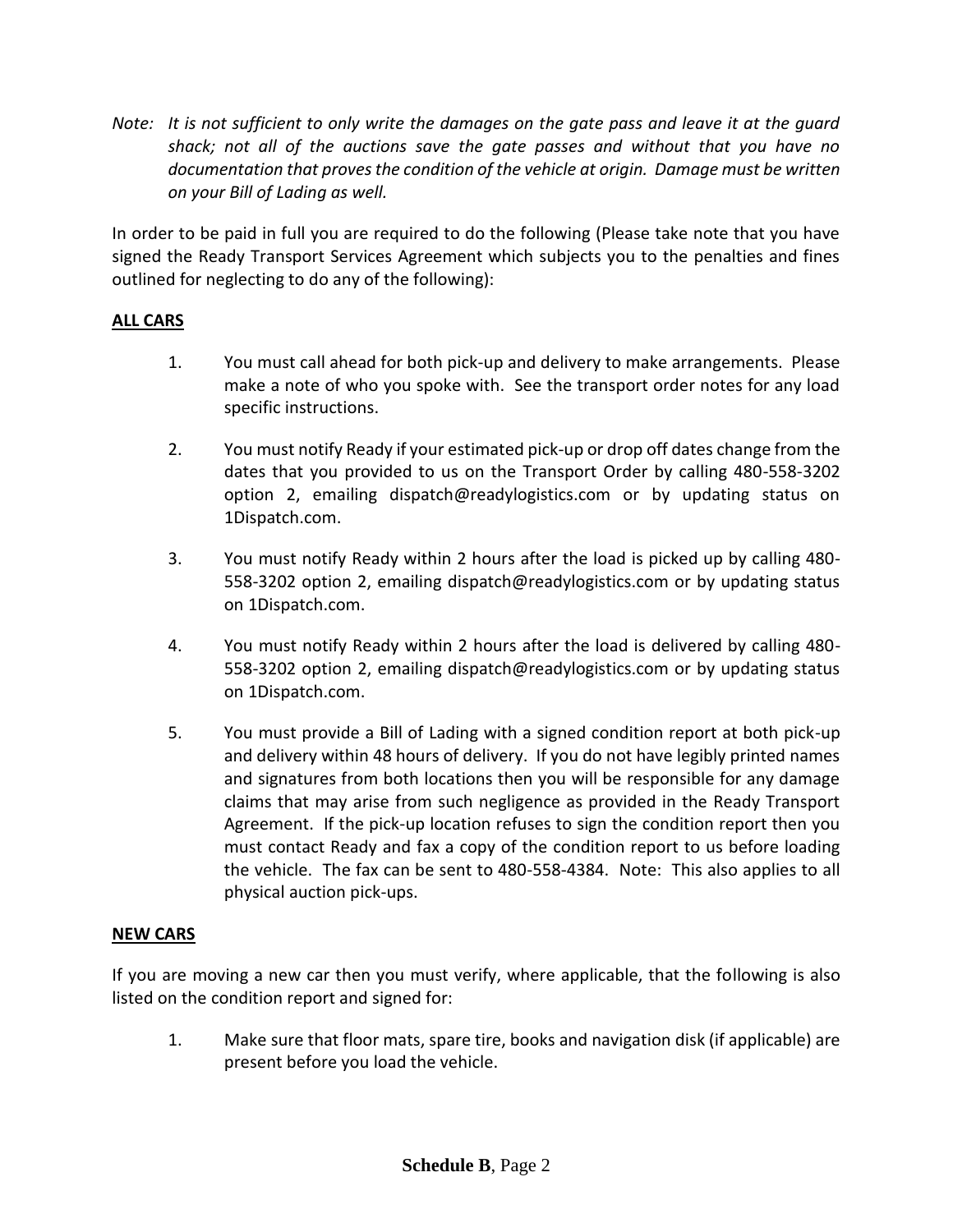- 2. Perform an inspection of the interior of the vehicle and make note of any damages.
- 3. If there is any damage whatsoever or if the unit is missing any of the above then please call us at 480-558-3202 and notify us before you load the vehicle.

### **B. FEES AND PAYMENT TERMS.**

Ready shall pay to TRANSPORT COMPANY such fees for its performance of the Services as agreed upon by Ready and TRANSPORT COMPANY and confirmed in a written transport order sent by Ready to TRANSPORT COMPANY or, as mutually agreed by the parties, a supplement or revision thereto. TRANSPORT COMPANY shall sign and return any such transport order to Ready prior to pick-up or, as the case may be, issue such electronic or digital acknowledgment of the transport order; provided, however, that TRANSPORT COMPANY shall be bound by the transport order relating to any shipment TRANSPORT COMPANY accepts regardless of whether TRANSPORT COMPANY signs or returns the transport order. TRANSPORT COMPANY shall bill Ready for each shipment no later than twenty-four (24) hours after delivery. Notwithstanding the foregoing, Ready may, in its sole discretion, waive the invoice requirement by developing or otherwise making available to TRANSPORT COMPANY an electronic application to be used to facilitate communication and exchange of documentation related to the Services, which application may be amended or upgraded from time to time (hereinafter, the "**Ready Mobile App**"). Ready may, in its sole discretion, waive the requirement that TRANSPORT COMPANY invoice Ready with respect to Services provided pursuant to the Ready Mobile App. TRANSPORT COMPANY's use of any the Ready Mobile App will be subject to the terms and conditions applicable thereto. Ready shall employ the method of payment agreed to at shipment dispatch, or, if no such agreement is reached, then via any means acceptable to Ready. Ready shall pay TRANSPORT COMPANY within a reasonable time after confirming that delivery of shipment has occurred and that no damage to the freight has occurred or other claims of loss have occurred during transport. Ready may withhold any amount owed to TRANSPORT COMPANY to protect itself from any actual or reasonably anticipated (a) failure by TRANSPORT COMPANY to provide the services in accordance with the terms of this Agreement or any applicable transport order; (b) claims or potential claims (including, but not limited to, cargo loss or damage); or (c) fraud, overbilling or overpayment with respect to the Services. Additionally, in the event TRANSPORT COMPANY owes any amounts to Ready with respect to a previous shipment (including damages subject to indemnification under this Agreement), Ready may offset such amounts against any fees or other amounts payable to TRANSPORT COMPANY. If Ready remits payment to TRANSPORT COMPANY without receiving an invoice from TRANSPORT COMPANY, TRANSPORT COMPANY acknowledges and agrees that the payment received from Ready is correct unless TRANSPORT COMPANY disputes the amount of such payment within sixty (60) days of issuance. Ready may charge TRANSPORT COMPANY a fee of \$25 each time TRANSPORT COMPANY fails to provide Ready with an invoice within ninety (90) days following the pick-up date. Ready shall have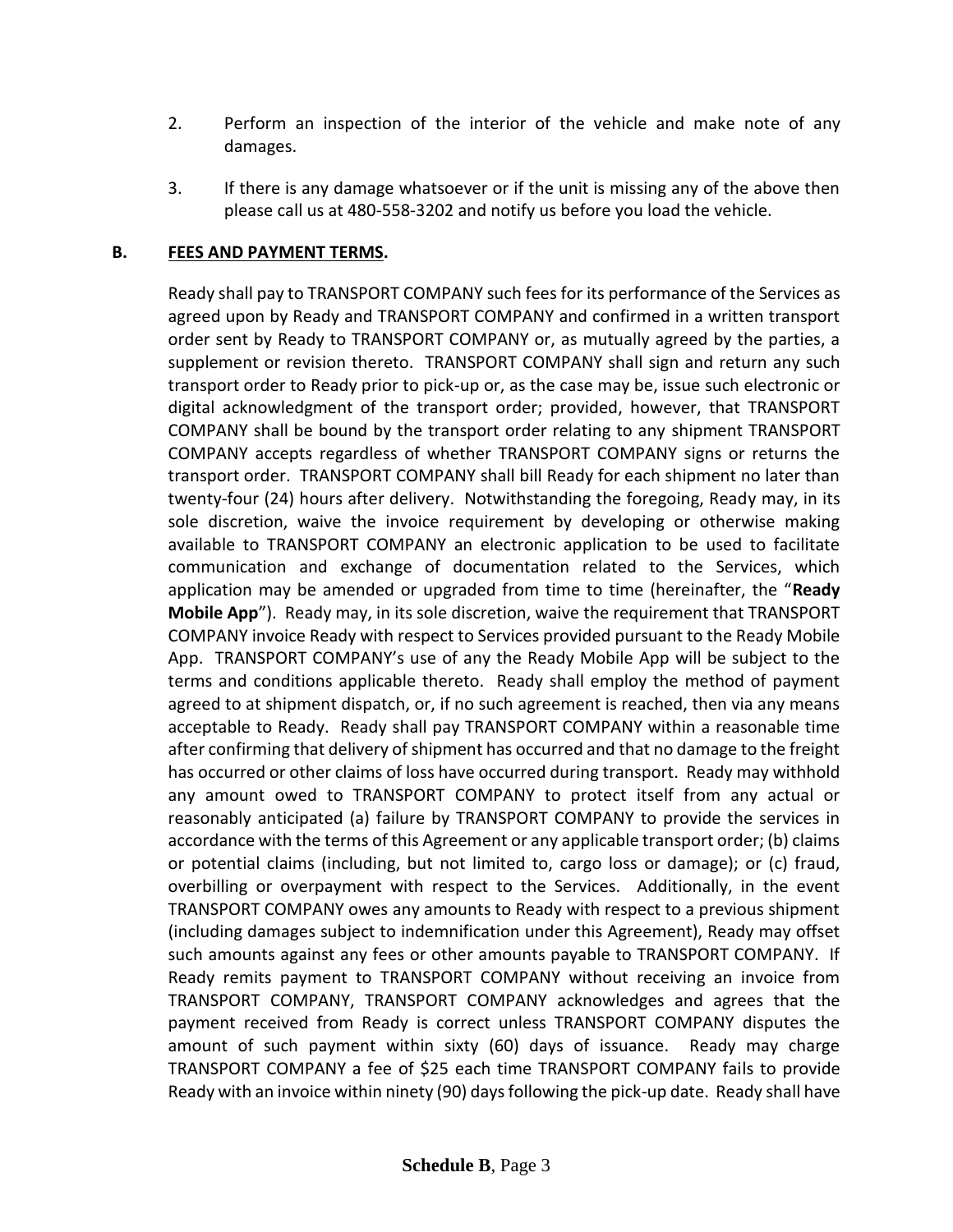no responsibility for payment of invoices for a shipment that was dispatched 180 or more days prior to Ready's receipt of the invoice. In no event will TRANSPORT COMPANY seek payment of any amounts due or alleged to be due under this Agreement from any third party including, but not limited to, any provider or customer of Ready. TRANSPORT COMPANY shall have no lien on any vehicles or other cargo transported hereunder.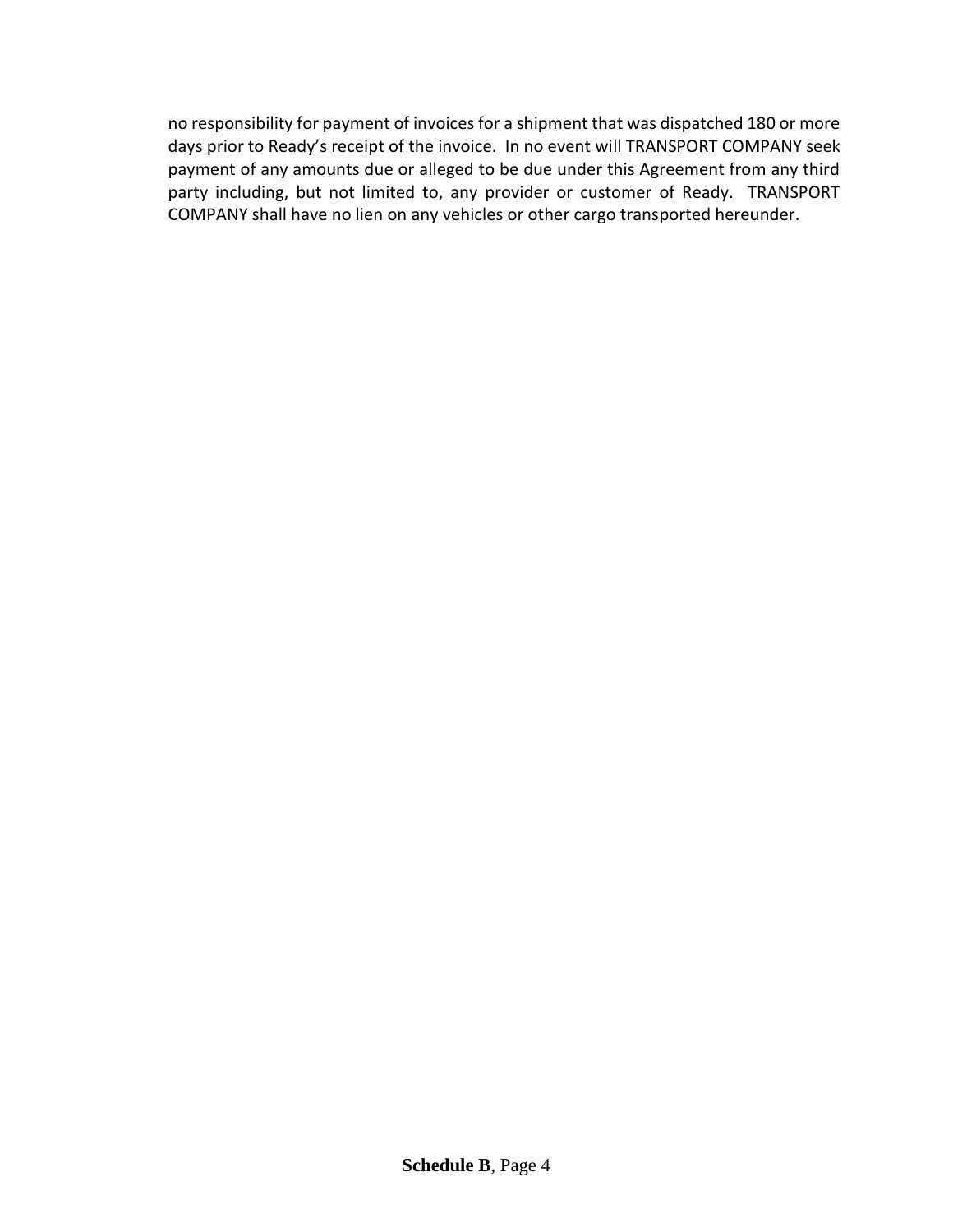### **SCHEDULE C**

#### **INSURANCE REQUIREMENTS**

#### **A. INSURANCE REQUIREMENTS APPLICABLE TO BOTH MANHEIM AND READY ORDERS**

TRANSPORT COMPANY must meet the following insurance requirements at all times while providing Services to Ready, Manheim, or any other Ready Affiliate:

- 1. Insurance amounts **MUST** meet or exceed the following requirements:
	- a. Business Automobile Liability/Truckers Liability Insurance covering the operations of TRANSPORT COMPANY in the amount of not less than \$1,000,000 combined single limit for bodily injury and property damage per accident. Such insurance shall cover any motor vehicle operated in the provision of Services hereunder, including, but not limited to, any vehicle being loaded to or unloaded from any conveyance Ready, Ready's parent, any Ready Affiliate requesting Services, and any shipper customer of either Ready or any Ready Affiliate shall be included as an additional insured or designated insured on this insurance, as their interests may appear.
	- b. If TRANSPORT COMPANY is providing drive-away service under this Agreement, the Business Automobile Liability Policy shall also include ISO endorsement CA 20 05 (Drive Away Contractors) or other equivalent coverage form providing at least \$1,000,000 per accident in liability coverage and at least \$50,000 per occurrence in physical damage coverage for nonowned vehicles driven by TRANSPORT COMPANY under this Agreement
	- c. Motor Truck Cargo Liability/ "On Hook" Liability Insurance covering damage or loss to vehicles or salvage vehicles, as the case may be, during loading, unloading and during transportation. The limit of liability for such insurance shall be at least the amount required by the list below (based on the size of the largest transport vehicles used in performance of the Services by TRANSPORT COMPANY) per occurrence, UNLESS otherwise directed by Ready to obtain a higher limit of coverage due to vehicle cargo value being in excess of the limits shown below. Ready, Ready's parent, any Ready Affiliate requesting Services, and any shipper customer of either Ready or any Ready Affiliate shall be specifically included as a loss payee on this cargo liability policy, as their interests may appear. Such insurance shall have no exclusion or condition reasonably likely to result in denial of claims under this Agreement including, but not limited to, those related to fraud, theft or dishonesty.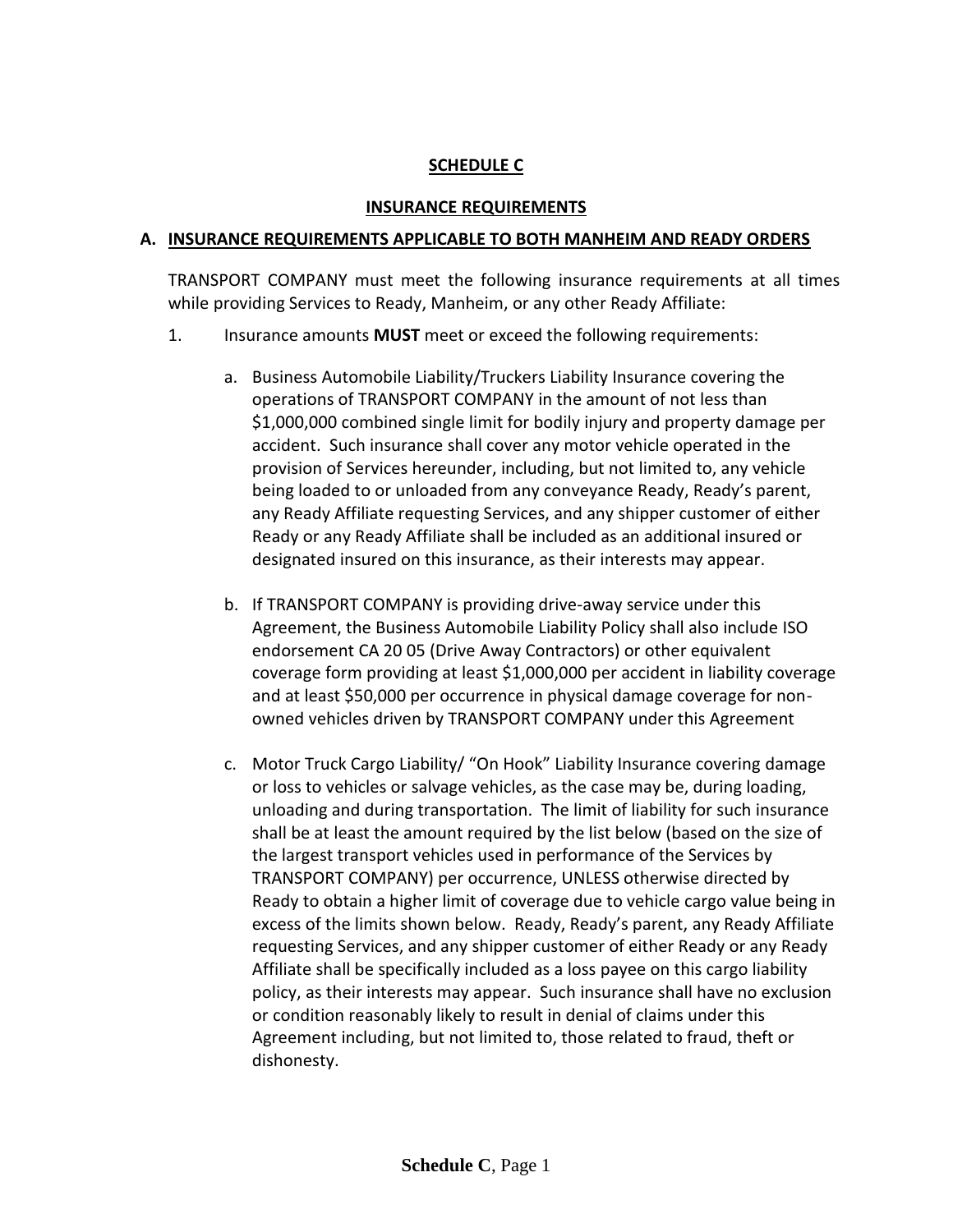| <b>Maximum Size of Largest Truck to be</b><br>Used in Provision of the Services | <b>Required Motor Truck Cargo Coverage</b><br>(Limit of insurance should cover<br>maximum value transported on hauler<br>by TRANSPORTER) |
|---------------------------------------------------------------------------------|------------------------------------------------------------------------------------------------------------------------------------------|
| 1 Car Hauler                                                                    | \$50,000 for vehicles; \$25,000 for salvage                                                                                              |
| 2-3 Car Hauler                                                                  | \$100,000 for vehicles; \$50,000 for salvage                                                                                             |
| 4-5 Car Hauler                                                                  | \$150,000                                                                                                                                |
| 6+ Car Hauler and TRANSPORT COMPANY<br>providing Logistics Services             | \$250,000                                                                                                                                |

- d. Workers' Compensation insurance in accordance with applicable United States and Canada federal, provincial, and state laws and Employer's Liability covering injuries to anyone hired by TRANSPORT COMPANY.
- 2. If TRANSPORT COMPANY uses independently owned and operated equipment/drivers, they must operate under TRANSPORT COMPANY's authority as well as be covered under TRANSPORT COMPANY's auto liability and cargo liability insurance. All drivers (both company drivers as well as leased on drivers) must be listed on TRANSPORT COMPANY's insurance policy.
- 3. Each insurance policy required herein shall be endorsed to provide a thirty (30) days' advance written notice of cancellation or termination to Ready.
- 4. Each policy mentioned herein shall provide primary and non-contributory coverage with respect to any insurance maintained by Ready Logistics, LLC or any Ready Affiliate.
- 5. Such insurance shall also include a separation of insureds provision and shall operate in the same manner as if a separate policy was issued to each named insured and additional insured.
- 6. Except for the higher coverage limits which may be specified above, the insurance policies shall comply with the minimum requirements of the Federal Motor Carrier Safety Administration and any other applicable U.S. or Canada federal, provincial, or state agency.
- 7. Prior to its performance of any services under this Agreement, TRANSPORT COMPANY will have its insurance agent or insurance company provide to Ready Logistics, LLC certificates of insurance evidencing the above required insurance. Such certificates of insurance shall show Ready Logistics, LLC and any Ready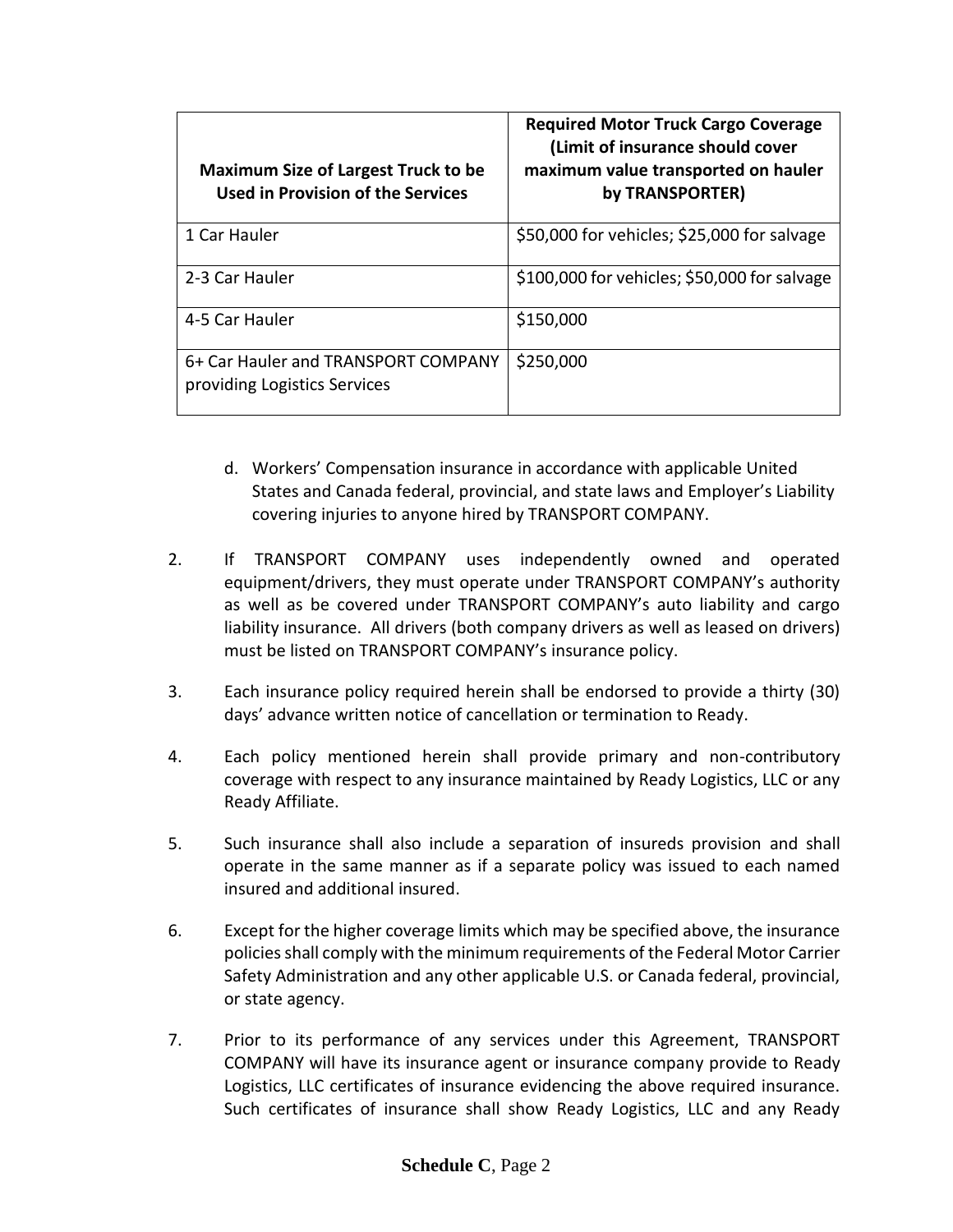Affiliates as the Certificate Holder and be accompanied by a copy of the Loss Payee (cargo liability/physical damage) and Additional Insured or Designated Insured (auto/truckers liability) policy endorsements required herein. TRANSPORT COMPANY shall also provide copies of any required insurance policies to Ready upon request.

8. Any certificates of insurance as required herein, and all notices, changes or updates to insurance policy should be sent to this address:

Cox Automotive and its affiliates C/O Ready Logistics, LLC 1030 N Colorado St. Suite 109 Gilbert, AZ 85233

9. Limits of coverage required hereunder will not limit TRANSPORT COMPANY'S indemnification and obligations under this Agreement. For the avoidance of doubt, nothing in this Agreement shall be construed to avoid or limit TRANSPORT COMPANY'S liability due to any exclusion, deductible or limit of liability in any insurance policy.

# **B. INSURANCE REQUIREMENTS FOR TRANSPORT COMPANIES PROVIDING LOGISTICS SERVICES:**

- 1. When providing Logistics Services, TRANSPORT COMPANY shall ensure that all carriers utilized by TRANSPORT COMPANY procure and maintain at all times during the term of this Agreement, business automobile, garage liability or truckers liability insurance, workers compensation, and motor truck cargo liability insurance and physical damage insurance for drive away vehicles, as applicable (collectively referred to herein as the "**Carrier Policies**") in amounts as shown in Section A of this Schedule C, in each case, with a reputable and financially responsible insurance company or companies.
- 2. When providing Logistics Services, TRANSPORT COMPANY shall procure and maintain, at all times during the term of this agreement and for a period of two (2) years thereafter contingent auto liability/freight broker liability insurance, freight broker professional liability insurance, workers compensation, and contingent cargo liability insurance (collectively referred to herein as the "**Logistics Policies**"), in each case, with a reputable and financially responsible insurance company or companies. At a minimum, the Logistics Policies shall meet the following requirements:
	- a. Workers' Compensation insurance in accordance with applicable state laws and Employers Liability covering injuries to anyone hired by TRANSPORT COMPANY.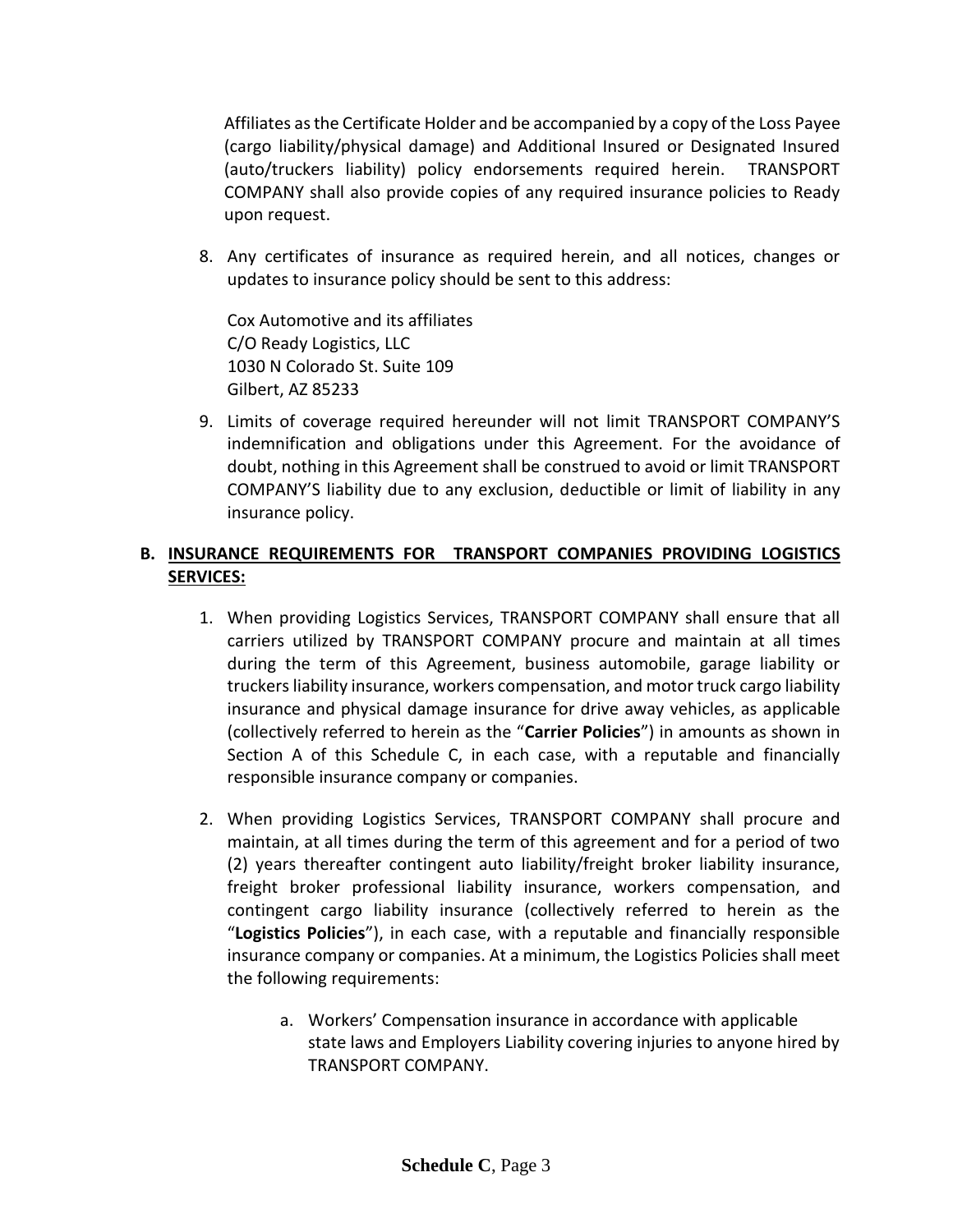- b. Contingent Auto Liability/Freight Broker Liability- Such insurance shall include coverage for accidents during shipments arranged by TRANSPORT BROKER with a combined single limit of not less than \$1,000,000 per accident for bodily injury and property damage, and shall include contractual liability coverage. The coverage shall apply in at least the following instances: (i) if the underlying carrier does not maintain required liability insurance coverage's; (ii) if the underlying motor carrier's liability insurance is not applicable to a loss; and (iii) against TRANSPORT COMPANY'S own liability related to Logistics Services. Ready Logistics, LLC and any Ready affiliates shall be named as additional insureds on this Policy.
- c. Freight Broker Professional Liability Such insurance shall include coverage for liability arising from errors or omissions made by TRANSPORT COMPANY during services provided under this Agreement, in the amount of at least \$1,000,000 per loss.
- d. Contingent Cargo Liability Coverage for damage or loss to vehicles during loading and unloading and during transportation. Limits of liability of such coverage shall apply excess of TRANSPORT COMPANY'S Motor Truck Cargo Liability insurance so that the total amount of coverage provided is at least the amount required per occurrence as shown in the Motor Truck Cargo Liability table in Section A of this Schedule C (based on size of the largest transport vehicles used in performance of the Services by TRANSPORT COMPANY).
- e. Each policy mentioned herein shall be endorsed to provide a thirty (30) day direct written notice of cancellation or termination to Ready.
- f. Each policy mentioned herein shall, regarding any liability or excess liability policies, be primary and noncontributory insurance in respect to any insurance carried by Ready Logistics, LLC or any Ready Affiliate and stand in unbroken chain of coverage excess of TRANSPORT COMPANY'S primary insurance.
- g. Such insurance shall also include a separation of insureds provision and each policy shall operate in the same manner as if a separate policy were issued to each named insured and additional insured.
- h. An Accord certificate of insurance shall be provided for each policy listed above to Ready Logistics, LLC and any Ready Affiliate prior to the commencement of this Agreement or any Services and ten (10) days prior to each policy renewal.